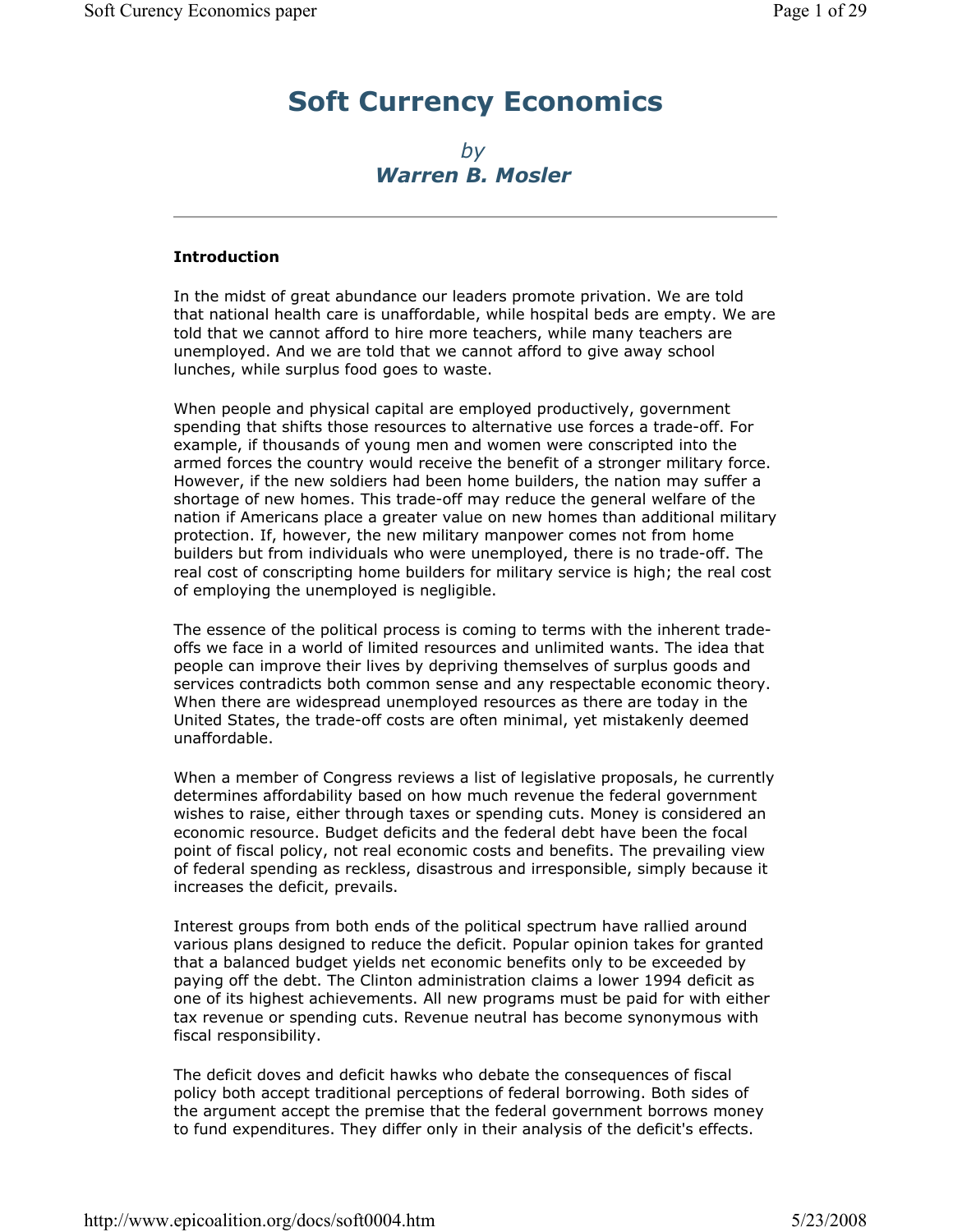For example, doves may argue that since the budget does not discern between capital investment and consumption expenditures, the deficit is overstated. Or, that since we are primarily borrowing from ourselves, the burden is overstated. But even if policy makers are convinced that the current deficit is a relatively minor problem, the possibility that a certain fiscal policy initiative might inadvertently result in a high deficit, or that we may owe the money to foreigners, imposes a high risk. It is believed that federal deficits undermine the financial integrity of the nation.

Policy makers have been grossly misled by an obsolete and non-applicable fiscal and monetary understanding. Consequently, we face continued economic under-performance.

#### **Statement of Purpose**

The purpose of this work is to clearly demonstrate, through pure force of logic, that much of the public debate on many of today's economic issues is invalid, often going so far as to confuse costs with benefits. This is not an effort to change the financial system. It is an effort to provide insight into the fiat monetary system, a very effective system that is currently in place.

The validity of the current thinking about the federal budget deficit and the federal debt will be challenged in a way that supersedes both the hawks and the doves. Once we realize that the deficit can present no financial risk, it will be evident that spending programs should be evaluated on their real economic benefits, and weighed against their real economic costs. Similarly, a meaningful analysis of tax changes evaluates their impact on the economy, not the impact on the deficit. It will also be shown that taxed advantaged savings incentives are creating a need for deficit spending.

The discussion will begin with an explanation of fiat money, and outline key elements of the operation of the banking system. The following points will be brought into focus:

- Monetary policy sets the price of money, which only indirectly determines the quantity. It will be shown that the overnight interest rate is the primary tool of monetary policy. The Federal Reserve sets the overnight interest rate, the price of money, by adding and draining reserves. Government spending, taxation, and borrowing can also add and drain reserves from the banking system and, therefore, are part of that process.
- The money multiplier concept is backwards. Changes in the money supply cause changes in bank reserves and the monetary base, not vice versa.
- Debt monetization cannot and does not take place.
- The imperative behind federal borrowing is to drain excess reserves from the banking system, to support the overnight interest rate. It is not to fund untaxed spending. Untaxed government spending (deficit spending) as a matter of course creates an equal amount of excess reserves in the banking system. Government borrowing is a reserve drain, which functions to support the fed funds rate mandated by the Federal Reserve Board of Governors.
- The federal debt is actually an interest rate maintenance account (IRMA).
- Fiscal policy determines the amount of new money directly created by the federal government. Briefly, deficit spending is the direct creation of new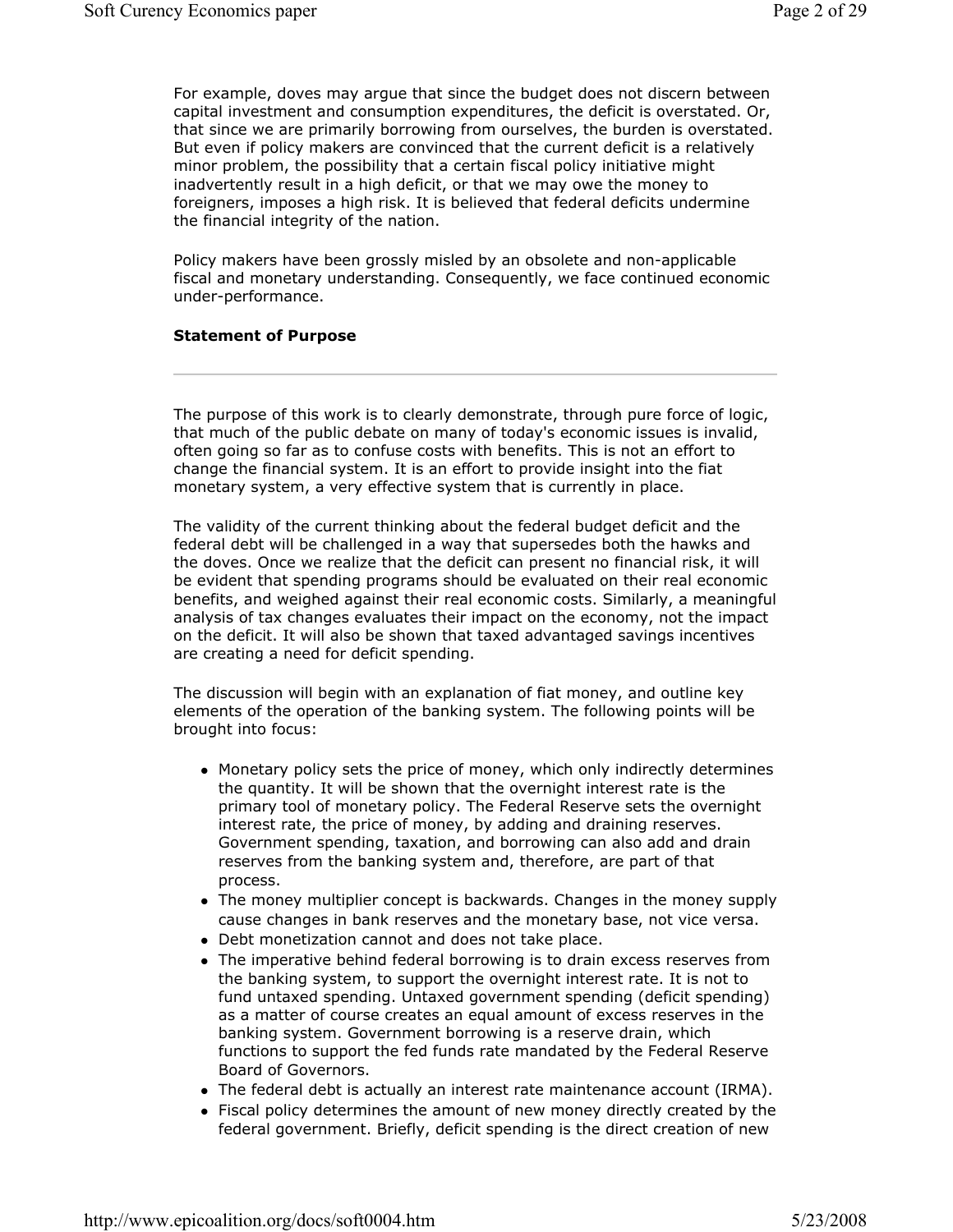money. When the federal government spends and then borrows, a deposit in the form of a treasury security is created. The national debt is essentially equal to all of the new money directly created by fiscal policy.

 Options over spending, taxation, and borrowing, however, are not limited by the process itself but by the desirability of the economic outcomes. The amount and nature of federal spending as well as the structure of the tax code and interest rate maintenance (borrowing) have major economic ramifications. The decision of how much money to borrow and how much to tax can be based on the economic effect of varying the mix, and need not focus solely on the mix itself (such as balancing the budget).

Finally, the conclusion will incorporate five additional discussions:

- What if no one buys the debt?
- How the government manages to spend as much as it does and not cause hyper-inflation.
- Full employment AND price stability
- Taxation.
- A discussion of foreign trade.

#### **Fiat Money**

Historically, there have been three categories of money: commodity, credit, and fiat. Commodity money consists of some durable material of intrinsic value, typically gold or silver coin, which has some value other than as a medium of exchange. Gold and silver have industrial uses as well as an aesthetic value as jewelry. Credit money refers to the liability of some individual or firm, usually a checkable bank deposit. **Fiat money is a tax credit not backed by any tangible asset.**

In 1971 the Nixon administration abandoned the gold standard and adopted a fiat monetary system, substantially altering what looked like the same currency. Under a fiat monetary system, money is an accepted medium of exchange only because the government requires it for tax payments.

Government fiat money necessarily means that federal spending need not be based on revenue. The federal government has no more money at its disposal when the federal budget is in surplus, than when the budget is in deficit. Total federal expense is whatever the federal government chooses it to be. There is no inherent financial limit. The amount of federal spending, taxing and borrowing influence inflation, interest rates, capital formation, and other real economic phenomena, but the amount of money available to the federal government is independent of tax revenues and independent of federal debt. Consequently, the concept of a federal trust fund under a fiat monetary system is an anachronism. The government is no more able to spend money when there is a trust fund than when no such fund exists. The only financial constraints, under a fiat monetary system, are self imposed.

The concept of fiat money can be illuminated by a simple model: Assume a world of a parent and several children. One day the parent announces that the children may earn business cards by completing various household chores. At this point the children won't care a bit about accumulating their parent's business cards because the cards are virtually worthless. But when the parent also announces that any child who wants to eat and live in the house must pay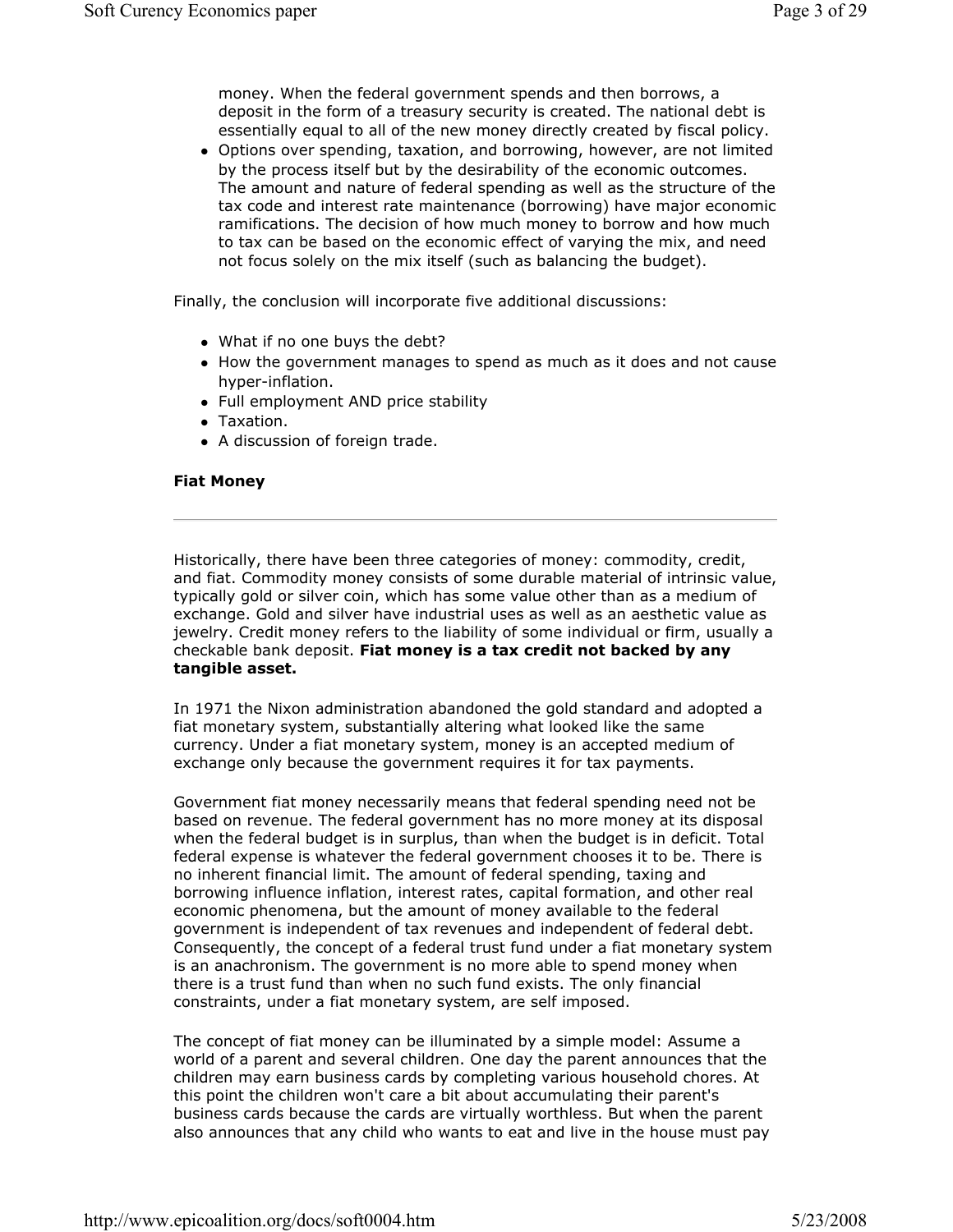the parent, say, 200 business cards each month, the cards are instantly given value and chores begin to get done. Value has been given to the business cards by requiring them to be used to fulfill a tax obligation. Taxes function to create the demand for federal expenditures of fiat money, not to raise revenue per se. In fact, a tax will create a demand for at LEAST that amount of federal spending. A balanced budget is, from inception, the MINIMUM that can be spent, without a continuous deflation. The children will likely desire to earn a few more cards than they need for the immediate tax bill, so the parent can expect to run a deficit as a matter of course.

To illustrate the nature of federal debt under a fiat monetary system, the model of family currency can be taken a step further. Suppose the parent offers to pay overnight interest on the outstanding business cards (payable in more business cards). The children might want to hold on to some cards to use among themselves for convenience. Extra cards not needed overnight for intersibling transactions would probably be deposited with the parent. That is, the parent would have borrowed back some of the business cards from the children. The business card deposits are the national debt that the parent owes.

The reason for the borrowing is to support a minimum overnight lending rate by giving the holders of the business cards a place to earn interest. The parent might decide to pay (support) a high rate of interest to encourage saving. Conversely, a low rate may discourage saving. In any case, the amount of cards lent to the parent each night will generally equal the number of cards the parent has spent, but not taxed - the parent's deficit. Notice that the parent is not borrowing to fund expenditures, and that offering to pay interest (funding the deficit) does not reduce the wealth (measured by the number of cards) of each child.

In the U. S., the 12 members of the Federal Open Market Committee decide on the overnight interest rate. That, along with what Congress decides to spend, tax, and borrow (that is, pay interest on the untaxed spending), determines the value of the money and, in general, regulates the economy.

Federal borrowing and taxation were once part of the process of managing the Treasury's gold reserves. Unfortunately, discussions about monetary economics and the U. S. banking system still rely on many of the relationships observed and understood during the time when the U. S. monetary regime operated under a gold standard, a system in which arguably the government was required to tax or borrow sufficient revenue to fund government spending. Some of the old models are still useful in accurately explaining the mechanics of the banking system. Others have outlived their usefulness and have led to misleading constructs. Two such vestiges of the gold standard are the role of bank reserves (including the money multiplier) and the concept of monetization. An examination of the workings of the market for bank reserves reveals the essential concepts. (Additional monetary history and a more detailed explanation is provided in the appendix.

## **The Inelasticity of the Reserve Market: Lagged versus Contemporaneous Accounting**

The Fed defines the method that banks are required to use in computing deposits and reserve requirements. The period which a depository institution's average daily reserves must meet or exceed its specified required reserves is called the reserve maintenance period. The period in which the deposits on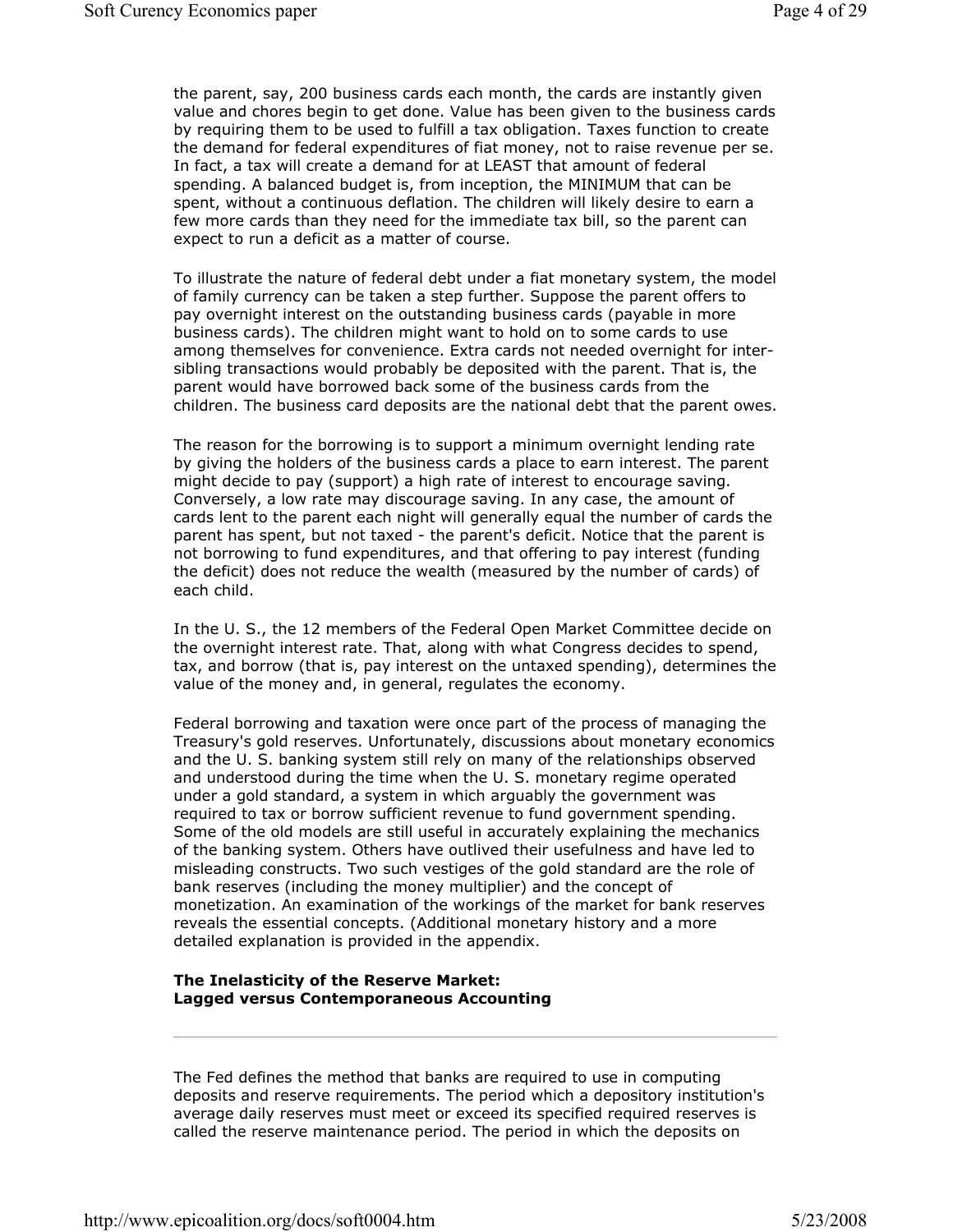which reserves are based are measured is the reserve computation period. The reserve accounting method was amended in 1968 and again in 1984 but neither change altered the Fed's role in the market for reserves.

Before 1968 banks were required to meet reserve requirements contemporaneously: reserves for a week had to equal the required percentage for that week. Banks estimated what their average deposits would be for the week and applied the appropriate required reserve ratio to determine their reserve requirement. The reserve requirement was an obligation each bank was legally required to meet. Bank reserves and deposits, of course, continually change as funds are deposited and withdrawn which confounded the bank manager's task of managing reserve balances. Because neither the average deposits for a week nor the average amount of required reserves could be known with any degree of certainty until after the close of the last day it was "like trying to hit a moving target with a shaky rifle." Therefore, in September 1968, lagged reserve accounting (LRA) replaced contemporaneous reserve accounting (CRA). Under LRA the reserve maintenance period was seven days ending each Wednesday (see Figure 1a). Required reserves for a maintenance period were based on the average daily reservable deposits in the reserve computation period ending on a Wednesday two weeks earlier. The total amount of required reserves for each bank and for the banking system as a whole was known in advance. Actual reserves could vary, but at least the target was stable.

In 1984 the Board of Governors of the Federal Reserve System reinstated CRA. The reserve accounting period is now two weeks (see Figure 1b). Reserves on the last day of the accounting period are one-fourteenth of the total to be averaged. For example, if a bank borrowed \$7 billion for one day it would currently add 1/14 of \$7 billion, or \$500 million, to the average level of reserves for the maintenance period. Although this system is called contemporaneous it is, in practice, a lagged system because there is still a twoday lag: reserve periods end on Wednesday but deposit periods end on the preceding Monday. Thus even under CRA the banking system is faced with a fixed reserve requirement as it nears the end of each accounting period.

The 1984 adoption of CRA occurred as federal officials, economists, and bankers debated whether shortening the reserve accounting lag could give the Fed control of reserve balances. The change was consciously designed to give the Fed direct control over reserves and changes in deposits. Federal Reserve Chairman Volcker favored the change to CRA in the mistaken belief that a shorter lag in reserve accounting would give the Fed greater control over reserves and hence the money supply. Chairman Volcker was mistaken. The shorter accounting lag did not (and could not) increase the Fed's control over the money supply because depository institutions reserve requirements are based on total deposits from the previous accounting period. Banks for all practical purposes cannot change their current reserve requirements.

Under both CRA and LRA the Fed must provide enough reserves to meet the known requirements, either through open market operations or through the discount window. If banks were left on their own to obtain more reserves no amount of interbank lending would be able to create the necessary reserves. Interbank lending changes the location of the reserves but the amount of reserves in the entire banking system remains the same. For example, suppose the total reserve requirement for the banking system was \$60 billion at the close of business today but only \$55 billion of reserves were held by the entire banking system. Unless the Fed provides the additional \$5 billion in reserves, at least one bank will fail to meet its reserve requirement. The Federal Reserve is,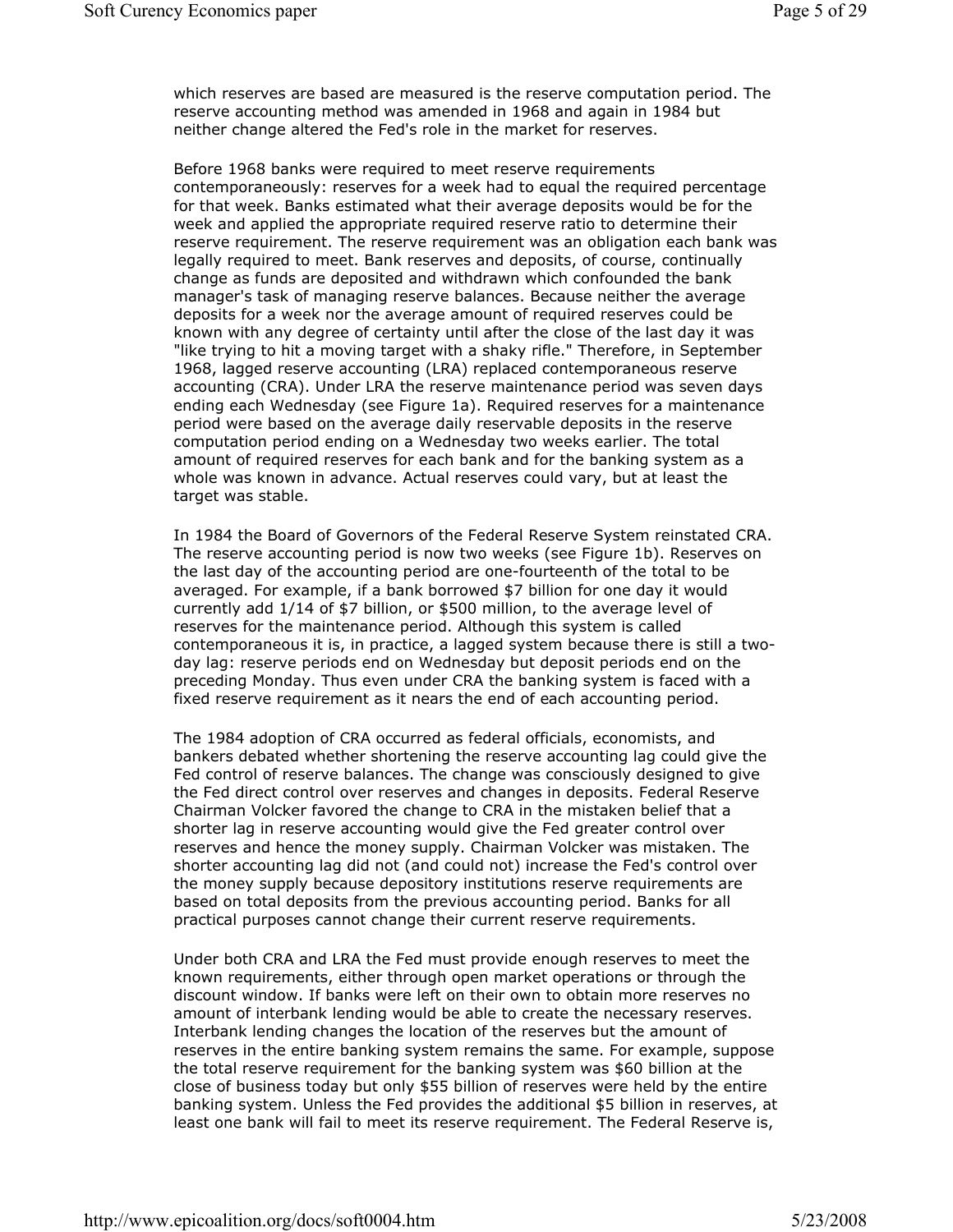and can only be, the follower, not the leader when it adjusts reserve balances in the banking system.

The role of reserves may be widely misunderstood because it is confused with the role of capital requirements. Capital requirements set standards for the quality and quantity of assets which banks hold on the quality of its loans. Capital requirements are designed to insure a minimum level of financial integrity. Reserve requirements, on the other hand, are a means by which the Federal Reserve controls the price of funds which banks lend. The Fed addresses the quantity and risk of loans through capital requirements, it addresses the overnight interest rate by setting the price of reserves.

#### **The Myth of the Money Multiplier**

Everyone who has studied money and banking has been introduced to the concept of the money multiplier. The multiplier is a factor which links a change in the monetary base (reserves  $+$  currency) to a change in the money supply. The multiplier tells us what multiple of the monetary base is transformed into the money supply ( $M = m \times MB$ ). Since George Washington's portrait first graced the one dollar bill students have listened to the same explanation of the process. No matter what the legally required reserve ratio was, the standard example always assumed 10 percent so that the math was simple enough for college professors. What joy must have spread through the entire financial community when, on April 12, 1992, the Fed, for the first time, set the required reserve ratio at the magical 10 percent. Given the simplicity and widespread understanding of the money multiplier it is a shame that the myth must be laid to rest.

The truth is the opposite of the textbook model. **In the real world banks make loans independent of reserve positions, then during the next accounting period borrow any needed reserves. The imperatives of the accounting system, as previously discussed, require the Fed to lend the banks whatever they need.**

Bank managers generally neither know nor care about the aggregate level of reserves in the banking system. Bank lending decisions are affected by the price of reserves, not by reserve positions. If the spread between the rate of return on an asset and the fed funds rate is wide enough, even a bank deficient in reserves will purchase the asset and cover the cash needed by purchasing (borrowing) money in the funds market. This fact is clearly demonstrated by many large banks when they consistently purchase more money in the fed funds market than their entire level of required reserves. These banks would actually have negative reserve levels if not for fed funds purchases i.e. borrowing money to be held as reserves.

If the Fed should want to increase the money supply, devotees of the money multiplier model (including numerous Nobel Prize winners) would have the Fed purchase securities. When the Fed buys securities reserves are added to the system. However, the money multiplier model fails to recognize that the added reserves in excess of required reserves drive the funds rate to zero, since reserve requirements do not change until the following accounting period. That forces the Fed to sell securities, i.e., drain the excess reserves just added, to maintain the funds rate above zero.

If, on the other hand, the Fed wants to decrease money supply, taking reserves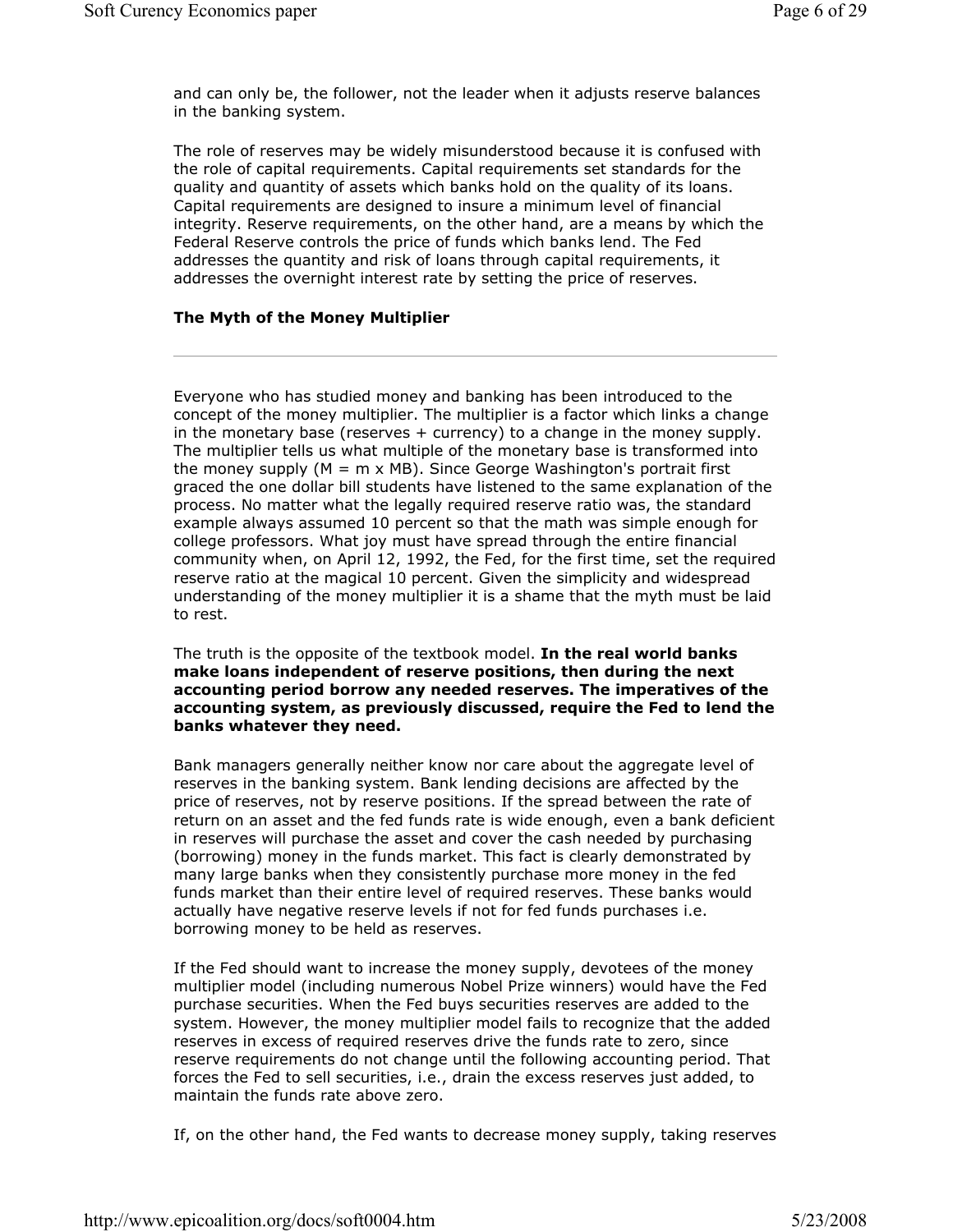out of the system when there are no excess reserves places some banks at risk of not meeting their reserve requirements. The Fed has no choice but to add reserves back into the banking system, to keep the funds rate from going, theoretically, to infinity.

In either case, the money supply remains unchanged by the Fed's action. The multiplier is properly thought of as simply the ratio of the money supply to the monetary base  $(m = M/MB)$ . Changes in the money supply cause changes in the monetary base, not vice versa. The money multiplier is more accurately thought of as a divisor ( $MB = M/m$ ).

Failure to recognize the fallacy of the money-multiplier model has led even some of the most well- respected experts astray. The following points should be obvious, but are rarely understood:

## 1. *The inelastic nature of the demand for bank reserves leaves the FED no control over the quantity of money. The FED controls only the price.*

2. *The market participants who have a direct and immediate effect on the money supply include everyone except the FED.*

#### **The Myth of Debt Monetization**

The subject of debt monetization frequently enters discussions of monetary policy. Debt monetization is usually referred to as a process whereby the Fed buys government bonds directly from the Treasury. In other words, the federal government borrows money from the Central Bank rather than the public. Debt monetization is the process usually implied when a government is said to be printing money. Debt monetization, all else equal, is said to increase the money supply and can lead to severe inflation. However, fear of debt monetization is unfounded, since the Federal Reserve does not even have the option to monetize any of the outstanding federal debt or newly issued federal debt.

## **As long as the Fed has a mandate to maintain a target fed funds rate, the size of its purchases and sales of government debt are not**

**discretionary.** Once the Federal Reserve Board of Governors sets a fed funds rate, the Fed's portfolio of government securities changes only because of the transactions that are required to support the funds rate. The Fed's lack of control over the quantity of reserves underscores the impossibility of debt monetization. The Fed is unable to monetize the federal debt by purchasing government securities at will because to do so would cause the funds rate to fall to zero. If the Fed purchased securities directly from the Treasury and the Treasury then spent the money, it's expenditures would be excess reserves in the banking system. The Fed would be forced to sell an equal amount of securities to support the fed funds target rate. The Fed would act only as an intermediary. The Fed would be buying securities from the Treasury and selling them to the public. No monetization would occur.

To monetize means to convert to money. Gold used to be monetized when the government issued new gold certificates to purchase gold. In a broad sense, federal debt is money, and deficit spending is the process of monetizing whatever the government purchases. Monetizing does occur when the Fed buys foreign currency. Purchasing foreign currency converts, or monetizes, that currency to dollars. The Fed then offers U.S. Government securities for sale to offer the new dollars just added to the banking system a place to earn interest.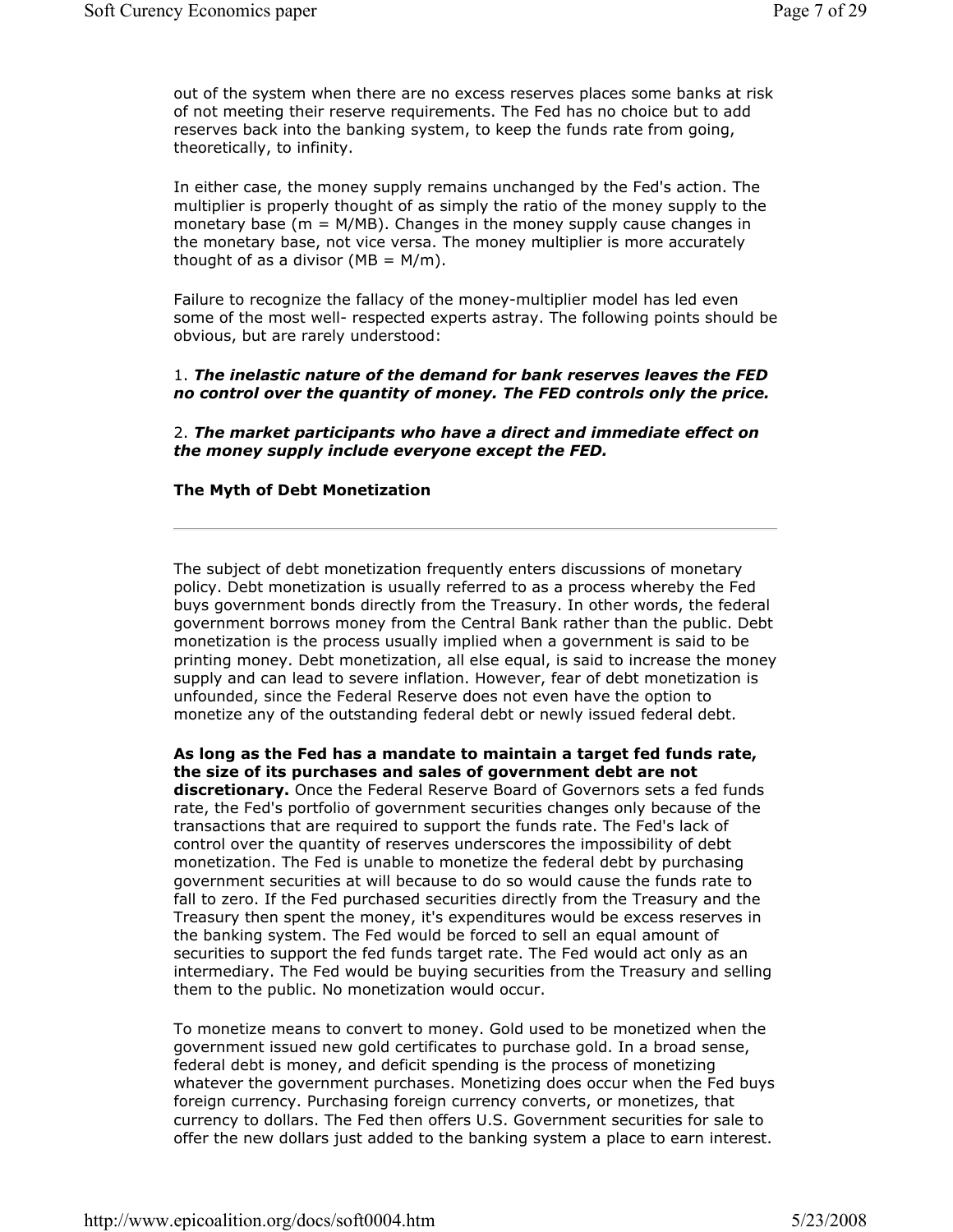This often misunderstood process is referred to as sterilization.

## **Operating Procedure for the Federal Reserve:**

**How Fed Funds Targeting Fits Into Overall Monetary Policy**

The Federal Reserve is presumed to conduct monetary policy with the ultimate goal of a low inflation and a monetary and financial environment conducive to real economic growth. The Fed attempts to manage money and interest rates to achieve its goals. It selects one or more intermediate targets, because it believes they have significant effects on the money supply and the price level.

Whatever the intermediate targets of monetary policy may be, the Fed's primary instrument for implementing policy is the federal funds rate. The fed funds rate is influenced by open market operations. It is maintained or adjusted in order to guide the intermediate target variable. If the Fed is using a quantity rule (i.e., trying to determine the quantity of money), the intermediate target is a monetary aggregate such as M1 or M2. For instance, if M2 grows faster than its target rate the Fed may raise the fed funds rate in an effort to slow the growth rate of M2. If M2 grows too slowly the Fed may lower the fed funds rate. If the Fed chooses to use the value of money as its intermediate target then the fed funds target will be set based on a price level indicator such as the price of gold or the Spot Commodities Index. Under a price rule the price of gold, for example, is targeted within a narrow band. The Fed raises the fed funds rate when the price exceeds its upper limit and lowers the rate when the price falls below its lower limit in hopes that a change in the fed funds rate returns the price of gold into the target range.

Open market operations offset changes in reserves caused by the various factors which affect the monetary base, such as changes in Treasury deposits with the Fed, float, changes in currency holdings, or changes in private borrowing. Open market operations act as buffers around the target fed funds rate. The target fed funds rate may go unchanged for months. In 1993, the target rate was held at 3 percent without a single change. In other years the rate was changed several times.

#### **Mechanics of Federal Spending**

The federal government maintains a cash operating balance for the same reason individuals and businesses do; current receipts seldom match disbursements in timing and amount. The U. S. Treasury holds its working balances in the 12 Federal Reserve Banks and pays for goods and services by drawing down these accounts. Deposits are also held in thousands of commercial banks and savings institutions across the country. Government accounts at commercial banks are called Tax and Loan accounts because funds flow into them from individual and business tax payments and proceeds from the sale of government bonds. Banks often pay for their purchases of U. S. Treasury securities or purchases on behalf of their customers by crediting their Tax and Loan accounts.

The Treasury draws all of its checks from accounts at the Fed. The funds are transferred from the Tax and Loan accounts to the Fed then drawn from the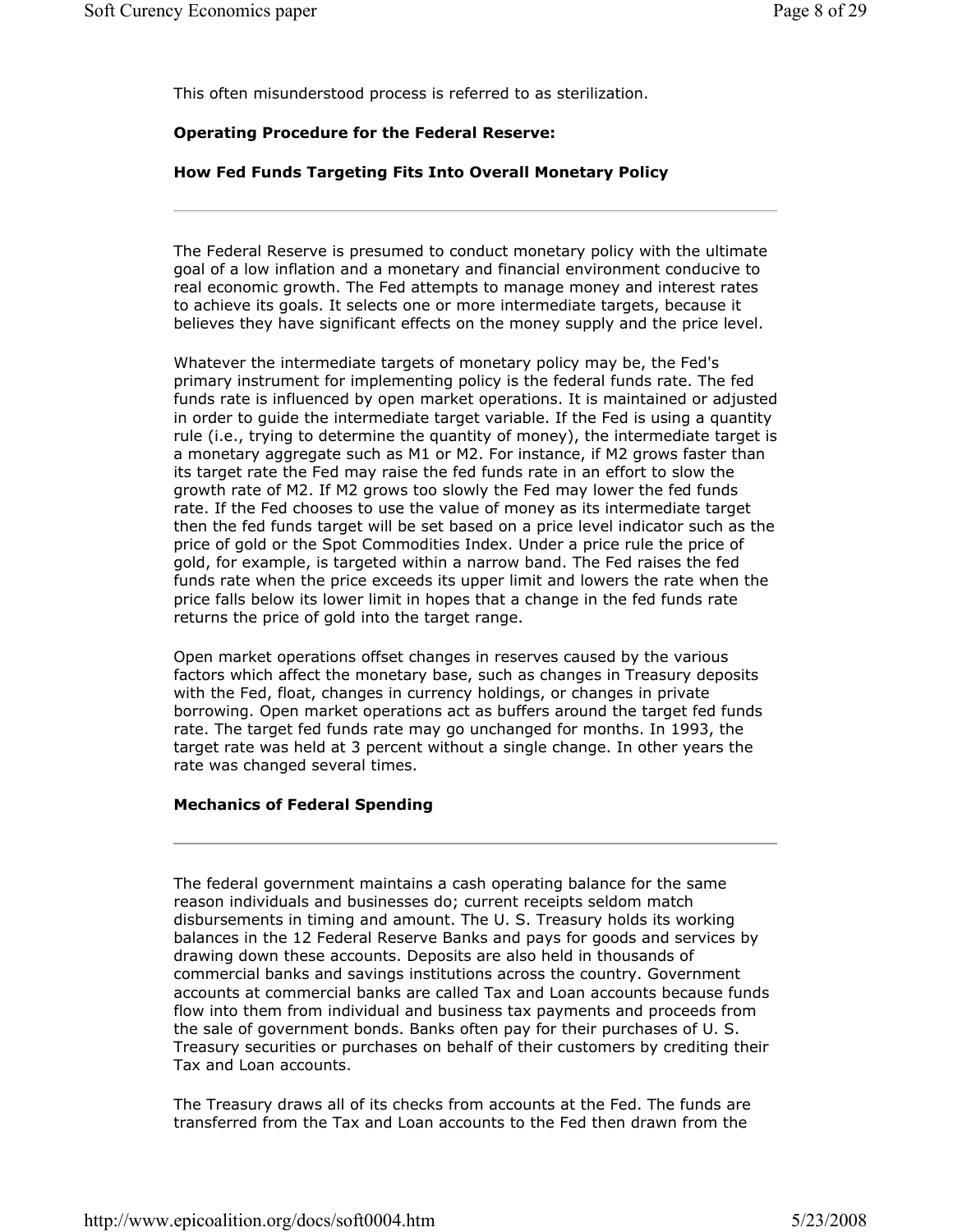Fed account to purchase goods and services or make transfer payments. Suppose the Treasury intends to pay \$500 million for a B-2 stealth bomber. The Treasury transfers \$500 million from its Tax and Loan accounts to its account at the Fed. The commercial banks now have \$500 million less in deposits and hence \$500 million less reserves. At the Fed, reserves decrease by \$500 million while Treasury deposits have increased by \$500 million. At this instant the increase in U. S. Treasury deposits reduces reserves and the monetary base but when the Treasury pays for the bomber the preceding process is reversed. U. S. Treasury deposits at the Fed fall by \$500 million and the defense contractor deposits the check received from the Treasury in its bank, whose reserves rise by \$500 million. Government spending does not change the monetary base when reserves move simultaneously in equal amounts and opposite directions.

Figure 2 compares the T-accounts of the banking system, the Treasury and the Federal Reserve for a \$100 million expenditure. Figure 2a shows the net change for an expenditure offset by tax receipts. Figure 2b shows the net change when the expenditure is offset by borrowing. In either case reserve balances are left unchanged. There is no net change in the banking system when the bomber is paid for with tax receipts. When the Treasury issues securities to pay for the bomber, deposits in the banking system increase by \$100 million. The Federal Reserve's use of offsetting open market operations to keep the funds rate within its prescribed range is primarily applied to changes in government deposit balances.

## **Federal Government Spending, Borrowing, and Debt**

The Fed's desire to maintain the target fed funds rate links government spending, which adds reserves to the banking system, and government taxation and borrowing, which drain reserves from the banking system. Under a fiat monetary system, **The government spends money and then borrows what it does not tax, because deficit spending, not offset by borrowing, would cause the fed funds rate to fall.**

The Federal Reserve does not have exclusive control of reserve balances. Reserve balances can be affected by the Treasury itself. For example, if the Treasury sells \$100 of securities, thereby increasing the balance of it's checking account at the Fed by \$100, reserves decline just as if the Fed had sold the securities. When either government entity sells government securities reserve balances decline. When either buys government securities (in this case the Treasury would be retiring debt) reserves in the banking system increase. The monetary constraints of a fed funds target dictate that the government cannot spend money without borrowing (or taxing), nor can the government borrow (or tax) without spending. The financial imperative is to keep the reserve market in balance, not to acquire money to spend.

#### **The Interest Rate Maintenance Account (IRMA)**

Over the course of time the total number of dollars that have been drained from the banking system to maintain the fed funds rate is called the federal debt. A more appropriate name would be the Interest Rate Maintenance Account (IRMA). The IRMA is simply an accounting of the total amount of securities issued to pay interest on untaxed money spent by the government.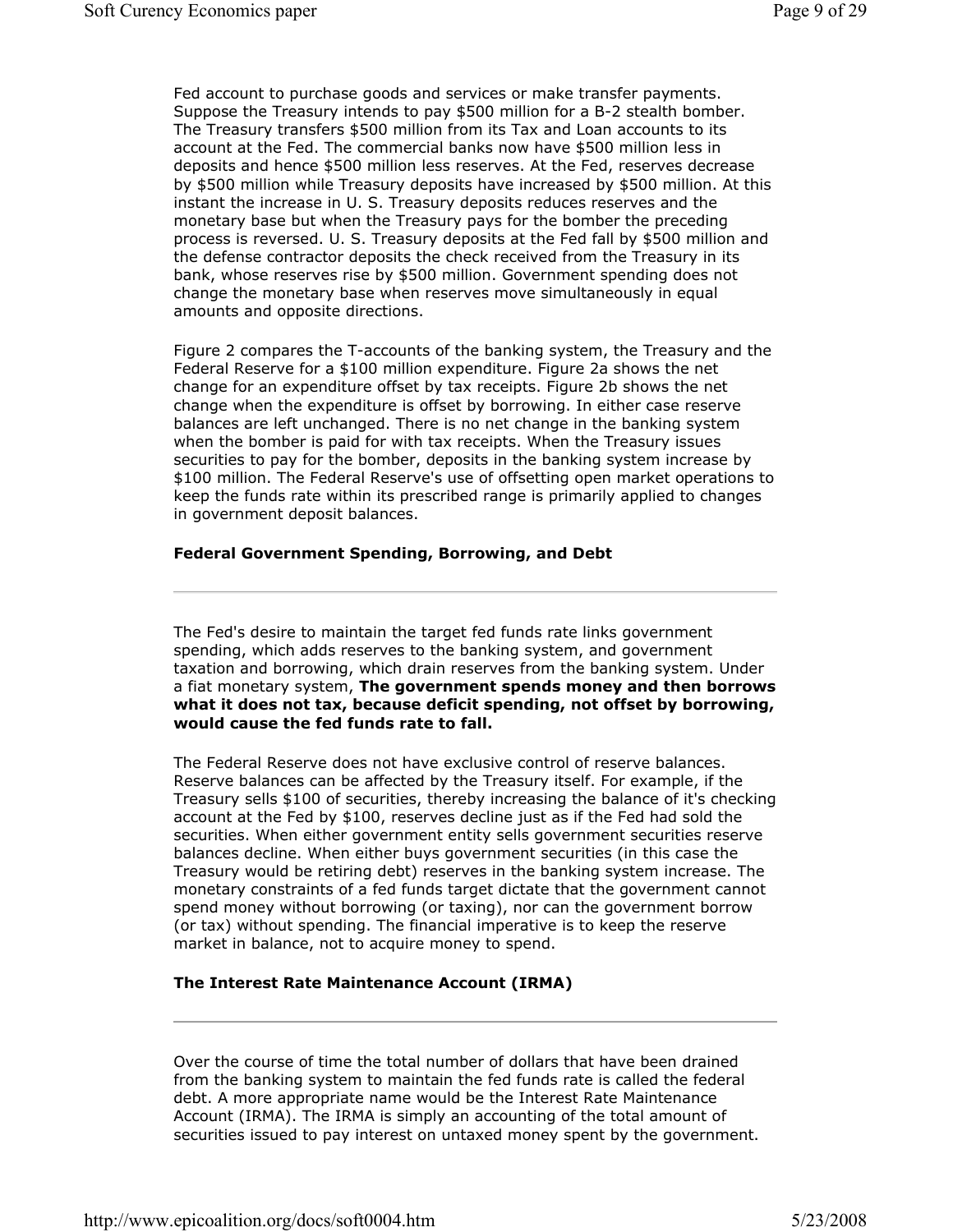Consider the rationale behind adjusting the maturities of government securities. Since the purpose of government securities is to drain reserves from the banking system and support an interest rate, the length, or maturity, of the securities is irrelevant for credit and rollover purposes. In fact, the IRMA could consist entirely of overnight deposits by member banks of the Fed, and the Fed could support the fed funds rate by paying interest on all excess reserves. One reason for selling long-term securities might be to support long-term interest rates.

#### **Fiscal Policy Options**

The act of government spending and concurrent taxation gives the illusion that the two are inextricably linked. The illusion is strengthened by the analogy of government as a business or government as a household. Businesses and households in the private sector are limited in how much they may borrow by the market's willingness to extend credit. They must borrow to fund expenditures. **The federal government, on the other hand, is able to spend a virtually unlimited amount first, adding reserves to the banking system, and then borrow, if it wishes to conduct a reserve drain.**

Each year Congress approves a budget outlining federal expenditures. Congress also decides how to finance those expenditures; in fiscal 1993 for example, government expenditures were \$1.5 trillion. The financing was made up of \$1.3 trillion in tax receipts and \$0.2 trillion in borrowing. The total revenue must equal total expenditures to maintain control of the fed funds rate. The composition of the total revenue between taxes and borrowing is at the discretion of Congress. The economic impact of varying the composition of government financing between taxes and borrowing is worthy of much research, discussion and debate. Unfortunately, sober discussion of the deficit's economic implications have been dominated by apocalyptic sermons on the evils of deficit spending per se.

Since the federal budget deficit became an issue in the early eighties the warnings abound over the severe consequences of partaking in the supposedly sinister practice of borrowing money from the private sector. Enough warnings about the federal deficit have been made by Democrats, Republicans and other patriotic Americans to fill a new wing in the Smithsonian. The following is but a small sample:

"The national deficit is like cancer. The sooner we act to restrict it the healthier our fiscal body will be and the more promising our future." *Senator Paul Simon (D-IL).*

"...because of the manner in which our debt has been financed, we are at great risk if interest rates rise dramatically, or even moderately. The reason is that over 70 percent of the publicly- held debt is financed for less that five years. That's suicide in business, that's suicide in your personal life, and that's suicide in your government." *Ross Perot*.

"Our nation's wealth is being drained drop by drop, because our government continues to mount record deficits...The security of our country depends on the fiscal integrity of our government, and we're throwing it away." *Senator Warren Rudman.*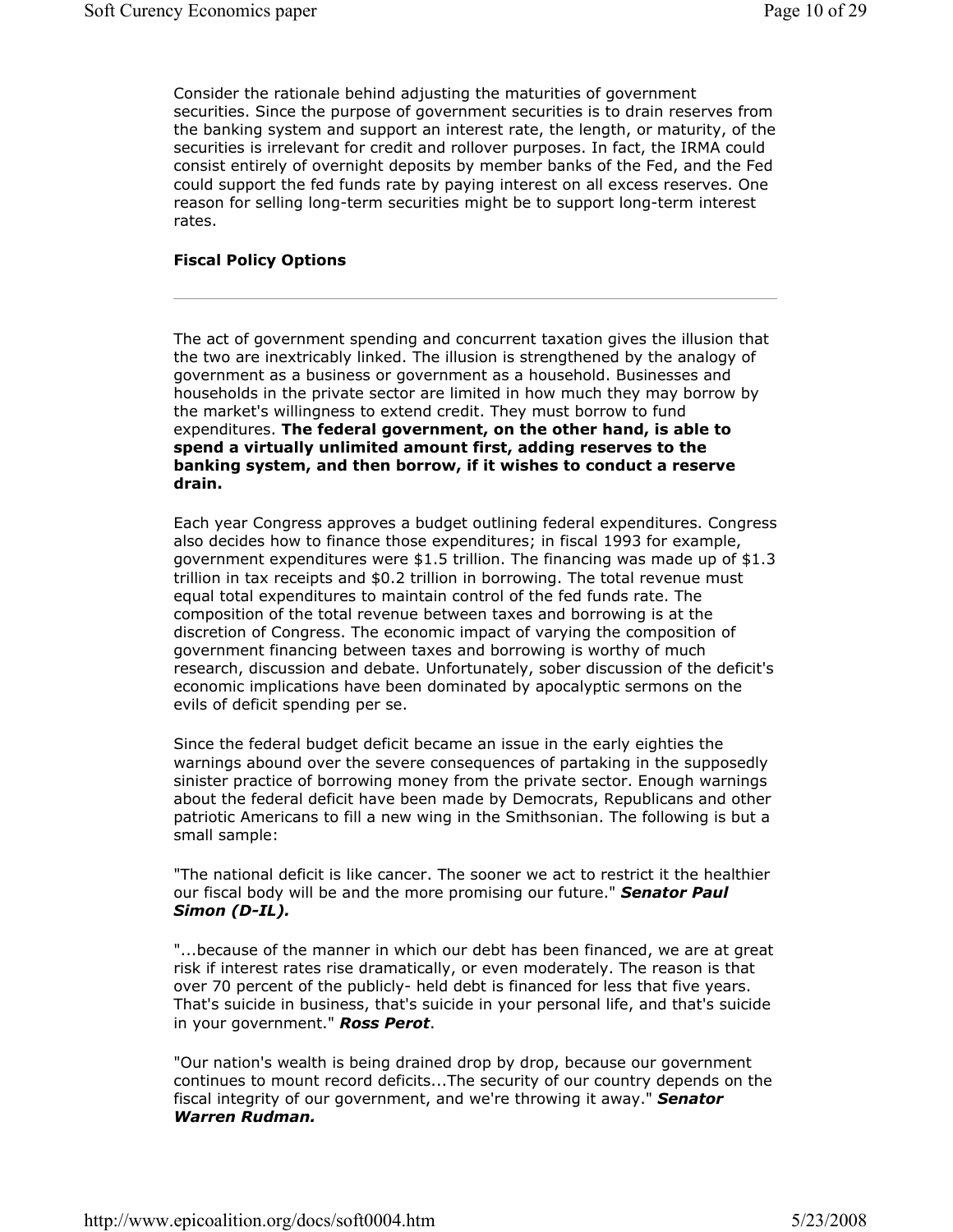"...a blow to our children's living standards." *The New York Times.*

"...this great nation can no longer tolerate running runaway deficits and exorbitant annual interest payments..." *Senator Howell T. Heflin, (D-AL).*

"The federal deficit...will continue to erode our capacity to respond to the economic and social challenges of the 21st century." "...we are broke when we have to borrow to pay interest on the debt." *Senator Frank Murkowski, (R-AK).*

"...fiscal child abuse." *Senator William H. Cohen, (R-ME).*

"This problem [government debt]...will precipitate an economic nightmare that will dwarf the Great Depression." "The country's impending financial crisis is nearly upon us. The time for polite debate has passed. Our national debt crisis can and will bring the United States to its knees..." *Harry E. Figgie, Bankruptcy 1995*.

All of this over a simple reserve drain! Real economic consequences, like inflation, are generally never even mentioned. The concerns are financial. Many of the drastic comments made about the deficit come from intelligent, competent, well-accomplished citizens. The concern for the welfare of America and for the nation's future is genuine. However, in their haste to renounce financing decisions which would, in fact, be very harmful if not impossible for a private business or a household, they overlook the important differences between private finance and public finance. If you refer back to the parent child analogy, it is the difference between spending your own business cards and spending someone else's.

## **ADDITIONAL DISCUSSIONS**

#### **What if No One Buys the Debt?**

It is not possible to adequately address every question raised by debtphobes. One of the most common concerns, however, clearly illustrates the unfounded fear that arises from confusing private borrowing with public borrowing. The question is based on an image of Uncle Sam being turned away by lenders and being stuck without financing.

Fear the government will be unable to sell securities overlooks the mechanics of the process itself. The imperative of borrowing is interest rate support. By issuing government securities, the government offers banks an opportunity to exchange non-interest bearing reserves for interest bearing securities. If all banks would rather earn zero interest on their assets than accept interest payments from the government, the refusal to accept interest becomes a de facto tax on the banking system. From the Treasury's point of view the government's inability to attract any lenders would actually be a benefit. Imagine, the government spends money and the banking system, in a sense, lends the money at zero interest by refusing to accept interest on the new deposits which the government spending created. Instead, the banking system is content to leave the money in a non-interest bearing account at the Fed. The money is held at the Fed either way - it has no other existence. If the money is left as excess reserves it sits in an non-interest bearing account at the Fed. If the money is loaned to the government by purchasing government securities it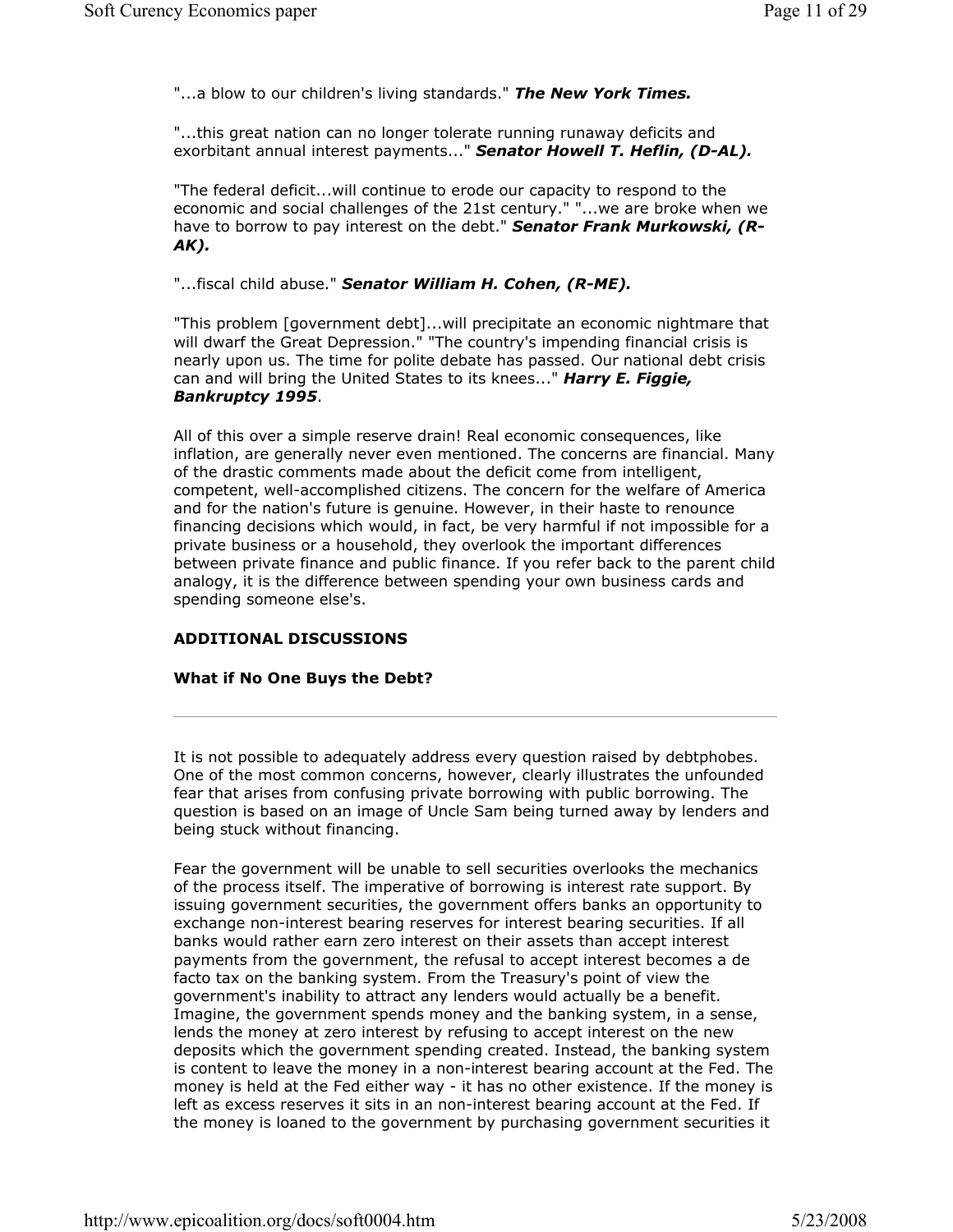again is held at the government's account at the Fed.

#### **Savings and Investment:**

## **How the Government Spends and Borrows As Much As It Does Without Causing Hyperinflation**

Most people are accustomed to viewing savings from their own individual point of view. It can be difficult to think of savings on the national level. Putting part of one's salary into a savings account means only that an individual has not spent all of his income. The effect of not spending as such is to reduce the demand for consumption below what would have been if the income which is saved had been spent. The act of saving will reduce effective demand for current production without necessarily bringing about any compensating increase in the demand for investment. In fact, a decrease in effective demand most likely reduces employment and income. Attempts to increase individual savings may actually cause a decrease in national income, a reduction in investment, and a decrease in total national savings. One person's savings can become another's pay cut. Savings equals investment. If investment doesn't change, one person's savings will necessarily be matched by another's' dissavings. Every credit has an offsetting debit.

As one firm's expenses are another person's income, spending equal to a firm's expenses is necessary to purchase it's output. A shortfall of consumption results in an increase of unsold inventories. When business inventories accumulate because of poor sales: 1) businesses may lower their production and employment and 2) business may invest in less new capital. Businesses often invest in order to increase their productive capacity and meet greater demand for their goods. Chronically low demand for consumer goods and services may depress investment and leaves businesses with over capacity and reduce investment expenditures. Low spending can put the economy in the doldrums: low sales, low income, low investment, and low savings.

When demand is strong and sales are high businesses normally respond by increasing output. They may also invest in additional capital equipment. Investment in new capacity is automatically an increase in savings. Savings rises because workers are paid to produce capital goods they cannot buy and consume. The only other choice left is for individuals to "invest" in capital goods, either directly or through an intermediary. An increase in investment for whatever reason is an increase in savings; a decrease in individual spending, however, does not cause an increase in overall investment. **Savings equals investment, but the act of investment must occur to have real savings.**

The relationship between individual spending decisions and national income is illustrated by assuming the flow of money is through the banking system. The money businesses pay their workers may either be used to buy their output or deposited in a bank. If the money is deposited in a bank, the bank has two basic lending options. The money can be loaned to: 1)someone else who wishes to purchase the output (including the government), or 2) to businesses who paid the individuals in the first place for the purpose of financing the unsold output. If the general demand for goods declines the demand for loans to finance inventories rises. If, on the other hand, individuals spent money at a high rate the demand for purchase loans would rise, inventories would decline and the level of loans to finance business inventories would fall.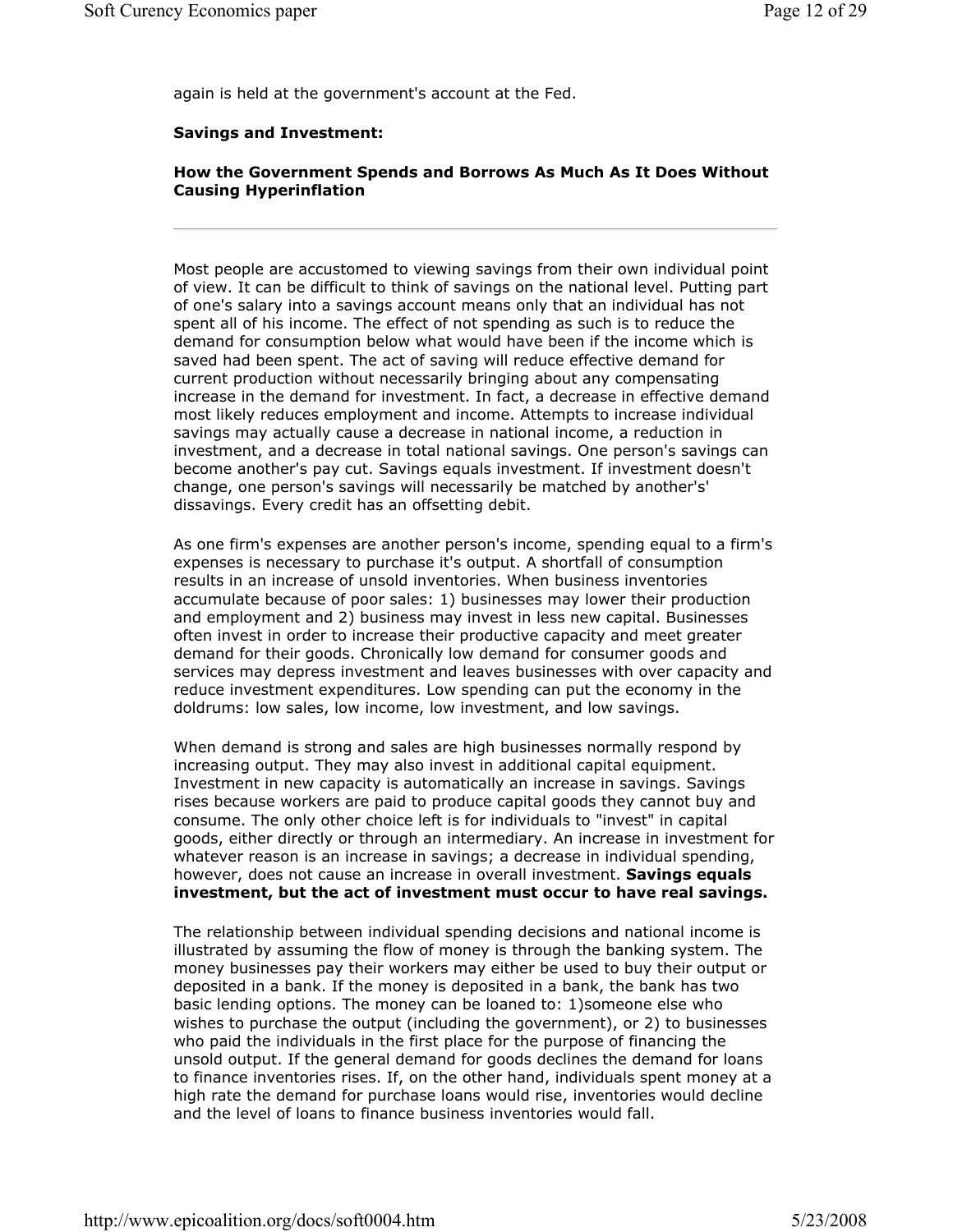The structural situation in the U. S. is one in which individuals are given powerful incentives not to spend. This has allowed the government, in a sense, to spend people's money for them. The reason that government deficit spending has not resulted in more inflation is that it has offset a structurally reduced rate of private spending. A large portion of personal income consists of IRA contributions, Keoghs, life insurance reserves, pension fund income, and other money that compounds continuously and is not spent. Similarly, a significant portion of business income is also low velocity; it accumulates in corporate savings accounts of various types. Dollars earned by foreign central banks are also not likely to be spent.

The root of this paradox is the mistaken notion that savings is needed to provide money for investment. This is not true. In the banking system, loans, including those for business investments, create equal deposits, obviating the need for savings as a source of money. Investment creates its own money.

Once we recognize that savings does not cause investment it follows that the solution to high unemployment and low capacity utilization is not necessarily to encourage more savings. In fact, taxed advantaged savings has probably caused the private sector to desire to be a NET saver. This condition requires the public sector to run a deficit, or face deflation.

## **Full Employment AND Price Stability**

There is a very interesting fiscal policy option that is not under consideration, because it may result in a larger budget deficit. The Federal government could offer a job to anyone who applies, at a fixed rate of pay, and let the deficit float. This would result in full employment, by definition. It would also eliminate the need for such legislation as unemployment compensation and a minimum wage.

This new class of government employees, which could be called supplementary, would function as an automatic stabilizer, the way unemployment currently does. A strong economy with rising labor costs would result in supplementary employees leaving their government jobs, as the private sector lures them with higher wages. (The government must allow this to happen, and not increases wages to compete.) This reduction of government expenditures is a contractionary fiscal bias. If the economy slows, and workers are laid off from the private sector, they will immediately assume supplementary government employment. The resulting increase in government expenditures is an expansionary bias. As long as the government does not change the supplementary wage, it becomes the defining factor for the currency- the price around which free market prices in the private sector evolve.

A government using fiat money has pricing power that it may not understand. **Once the government levies a tax, the private sector needs the government's money so it can pay the tax.** The conventional understanding that the government must tax so it can get money to spend does not apply to a fiat currency. Because the private sector needs the government's money to meet its tax obligations, the government can literally name its price for the money it spends. In a market economy it is only necessary to define one price and let the market establish the rest. For this example I am proposing to set the price of the supplementary government workers.

This is not meant to be a complete analysis. It is meant to illustrate the point that there are fiscal options that are not under consideration because of the fear of deficits.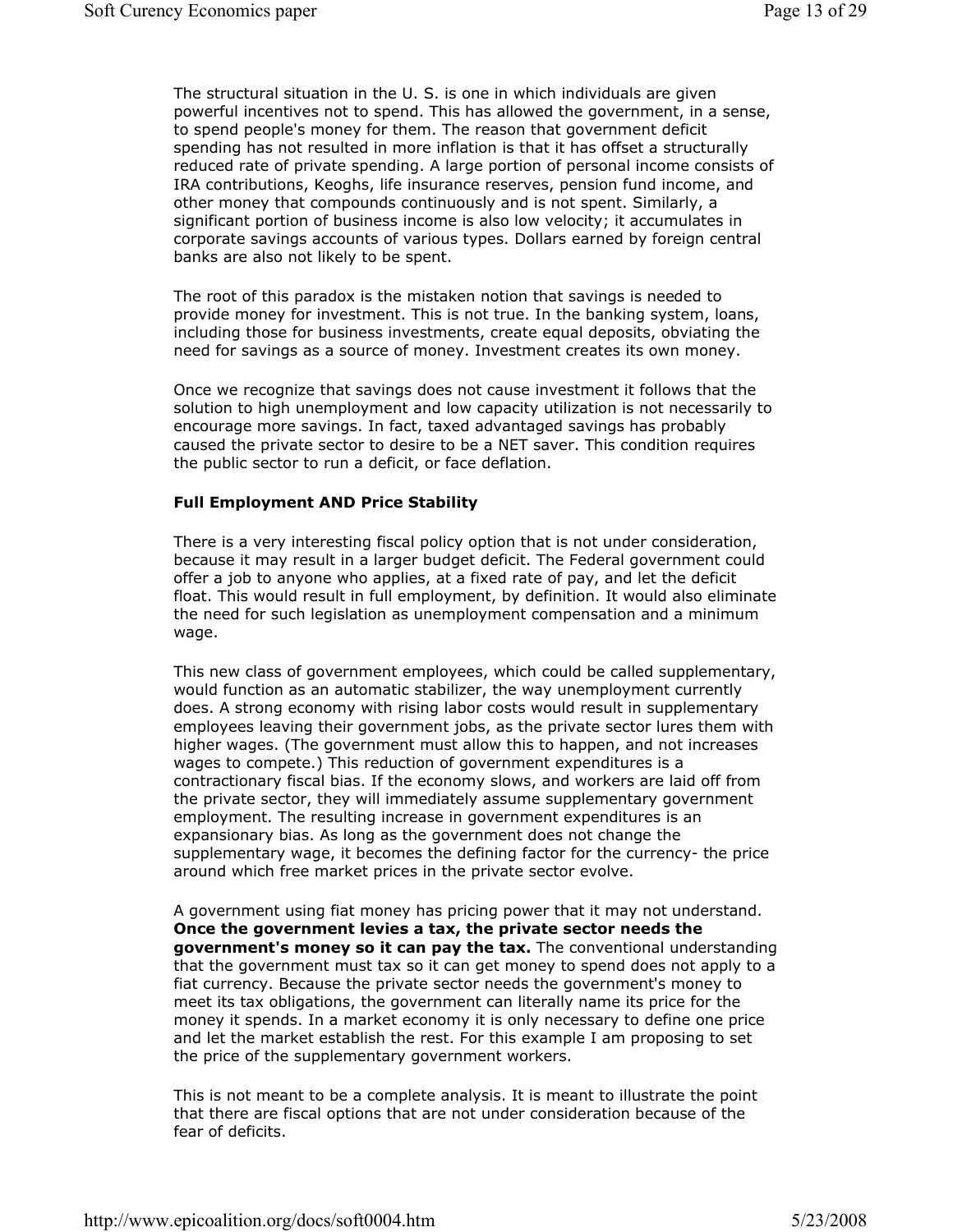## **Taxation**

Taxation is part of the process of obtaining the resources needed by the government. The government has an infinite amount of its fiat currency to spend. Taxes are needed to get the private sector to trade real goods and services in return for the fiat money it needs to pay taxes. From the government's point of view, it is a matter of price times quantity equals revenue.

Given this, the secondary effects of taxes can now be considered before deciding on the tax structure. A sales tax will inhibit transactions, as will an income tax. This tendency to restrict trade and transactions is generally considered a detriment. It reduces the tendency to realize the benefits of specialization of labor and comparative advantage. Furthermore, transaction taxes offer large rewards for successful evasion, and therefore require powerful enforcement agencies and severe penalties. They also result in massive legal efforts to transact without being subject to the taxes as defined by the law. Add the this the cost of all of the record keeping necessary to be in compliance. All of these are real economic costs of transactions taxes.

A real estate tax is an interesting alternative. It is much easier to enforce, provides a more stable demand for government spending, and does not discourage transactions. It can be made progressive, if the democracy desires.

How much money one has may be less important than how much one spends. This not a common consideration. But having money does not consume real resources. Nor does one person's accumulation of nominal wealth preclude another's, since the quantity of money available is infinite. Fiat money is only a tax credit.

Perhaps those in favor of a progressive tax system should instead be concerned over the disproportionate consumption of real resources. Rather than attempting to tax away one's money at source, luxury taxes could be levied to prevent excess consumption (not to raise revenue). The success of the luxury tax should be measured by how little money it raises.

#### **Foreign Trade**

By the tenor of recent trade discussions it is apparent that the modern world has forgotten that exports are the cost of imports. Under a gold standard, each transaction was more clearly defined. If one imported cars, and paid in currency, the cars had been exchanged for gold. Cars were imported and gold was exported. Fiat money changed this. If a nation imports cars, and pays in its own fiat currency, cars are still imported but no commodity is exported. The holder of that money has a very loosely defined currency. In fact, the holder of currency is only guaranteed to be able to buy something from a willing seller at the seller's offered price. Any country running a trade surplus is taking risk inherent in accumulating fiat foreign currency. Real goods and services are leaving the country running a surplus, in return for an uncertain ability to import in the future. The importing country is getting real goods and services, and agreeing only to later export at whatever price it pleases to other countries holding its currency. That means that if the United States suddenly put a tax on exports, Japan's purchasing power would be reduced.

#### **Inflation vs. Price Increases**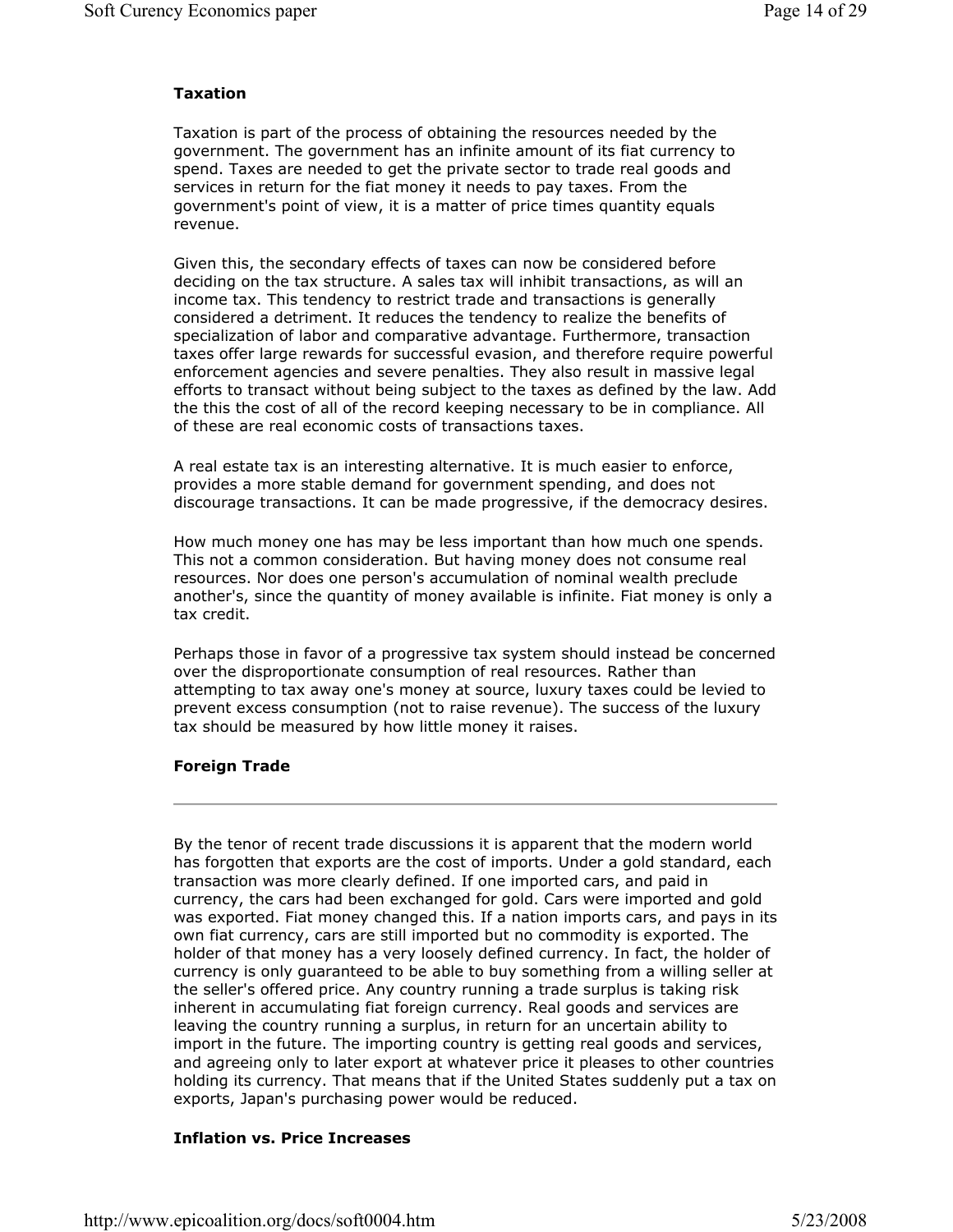Little or no consideration has been given to the possibility that higher prices may simply be the market allocating resources and not inflation.

Prices reflect the indifference levels where buyers and sellers meet. The market mechanism allows the participants to make their purchases and sales at any price on which they mutually agree. Market prices tend to change continuously. If, for example, there is a freeze in Brazil, the price of coffee may go up. The higher price accommodates the transfer of the remaining supply of coffee from the sellers to the buyers.

Prices going up and down can be the market allocating resources, not a problem of inflation. Inflation is the process whereby the government causes higher prices by creating more money either directly through deficit spending, or indirectly by lowering interest rates or otherwise encouraging borrowing. For example, when a shortage of goods and services causes higher prices, a government may attempt to help its constituents to buy more by giving them more money. Of course, a shortage means that the desired products don't exist. More money just raises the price. When that, in turn, causes the government to further increase the money available, an inflationary spiral has been created. The institutionalization of this process is called indexing.

Left alone, the price of coffee, gold, or just about anything may go up, down, or sideways. Goods and services go through cycles. One year, there may be a record harvest, and the next a disaster. Oil can be in shortage one decade, and then in surplus the next. There could, conceivably, be years, or even decades when the CPI grows at, say, 5% without any real inflation. There may be fewer things to go around, with the market allocating them to the highest bidder.

As the economy expands and the population increases, some items in relatively fixed supply are bound to gain value relative to items in general supply. Specifically, gold, waterfront property, and movie star retainers will likely increase relative to computers, watches, and other electronics.

If the Fed should decide to manage the economy by targeting the price of gold, they would respond to an increase in the price of gold with higher interest rates. The purpose would be to discourage lending, thereby reducing money creation. In effect, the Fed would try to reduce the amount of money we all have in order to keep the price of gold down. That may then depress the demand for all other goods and services, even though they may be in surplus. By raising rates, the Fed is saying that there is too much money in the economy and it is causing a problem.

Presumably there is some advantage to targeting gold, the CPI, or any other index, rather than leaving the money alone and letting the market adjust prices. Interest rates can be too low and lead to excess money creation relative to the goods and services available for sale. On the other hand, higher commodity prices may represent the normal ebbs and flows in the markets for these items.

If there are indeed price increases due to changing supply dynamics, Fed policy of restricting money may result in a slowdown of serious proportions which would not have occurred if they had left interest rates alone.

#### **Conclusion**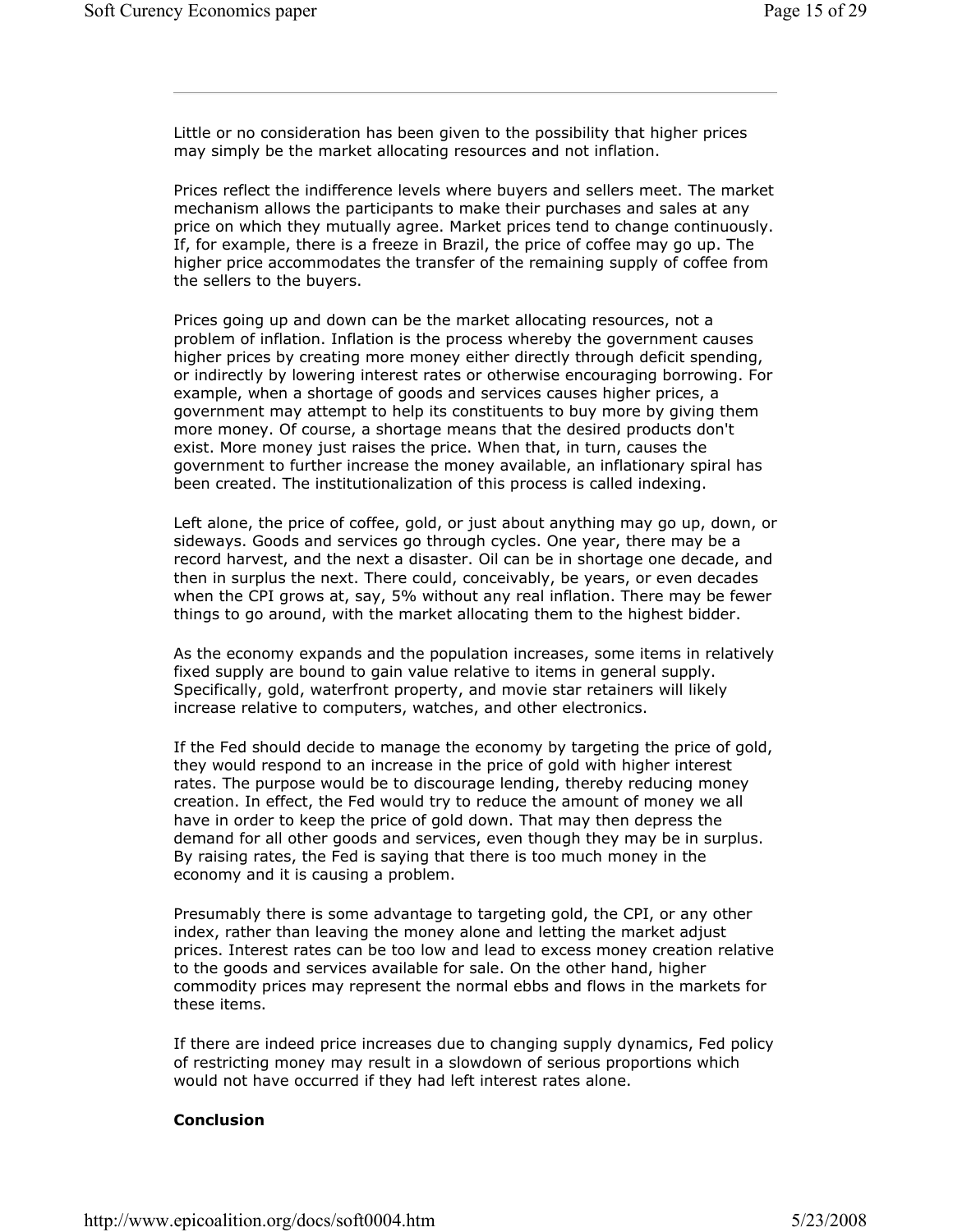The supposed technical and financial limits imposed by the federal budget deficit and federal debt are a vestige of commodity money. Today's fiat currency system has no such restrictions. The concept of a financial limit to the level of untaxed federal spending (money creation/deficit spending) is erroneous. The former constraints imposed by the gold standard have been gone since 1971. This is not to say that deficit spending does not have economic consequences. It is to say that the full range of fiscal policy options should be considered and evaluated based on their economic impacts rather than imaginary financial restraints. Current macroeconomic policy can center around how to more fully utilize the nation's productive resources. True overcapacity is an easy problem to solve. We can afford to employ idle resources.

Obsolete economic models have hindered our ability to properly address real issues. Our attention has been directed away from issues which have real economic effects to meaningless issues of accounting. Discussions of income, inflation, and unemployment have been overshadowed by the national debt and deficit. The range of possible policy actions has been needlessly restricted. Errant thinking about the federal deficit has left policy makers unwilling to discuss any measures which might risk an increase in the amount of federal borrowing. At the same time they are increasing savings incentives, which create further need for those unwanted deficits.

The major economic problems facing the United States today are not extreme. Only a misunderstanding of money and accounting prevents Americans from achieving a higher quality of life that is readily available.

## **Appendix**

#### **The U. S. Banking System**

#### **The Gold System as the Basis for Bank Reserves**

The gold standard was established in the U. S. in 1834. Under a gold standard the price of gold is set in terms of the dollar. The dollar was defined as 23.22 fine grains of gold. With 480 grains to the fine troy ounce, this was equivalent to \$20.67 per ounce. The monetary authority was then committed to keep the mint price of gold fixed by being willing to buy or sell the gold in unlimited amounts.

The gold standard was suspended from 1861 to 1879 due to the Civil War. The variant which prevailed in the U. S. from 1880 to 1914 was a fractional reserve gold coin standard. Under that standard both government issued notes and notes issued by commercial banks (also deposits) circulated alongside gold coins. These forms of currency were each convertible on demand into gold. Gold reserves were held by the issuers to maintain convertibility.

In 1934 the Gold Reserve Act devalued the dollar by increasing the monetary price of gold from \$20.67 to \$35.00 an ounce. The Act put the U. S. on a limited gold bullion standard under which redemption in gold was restricted to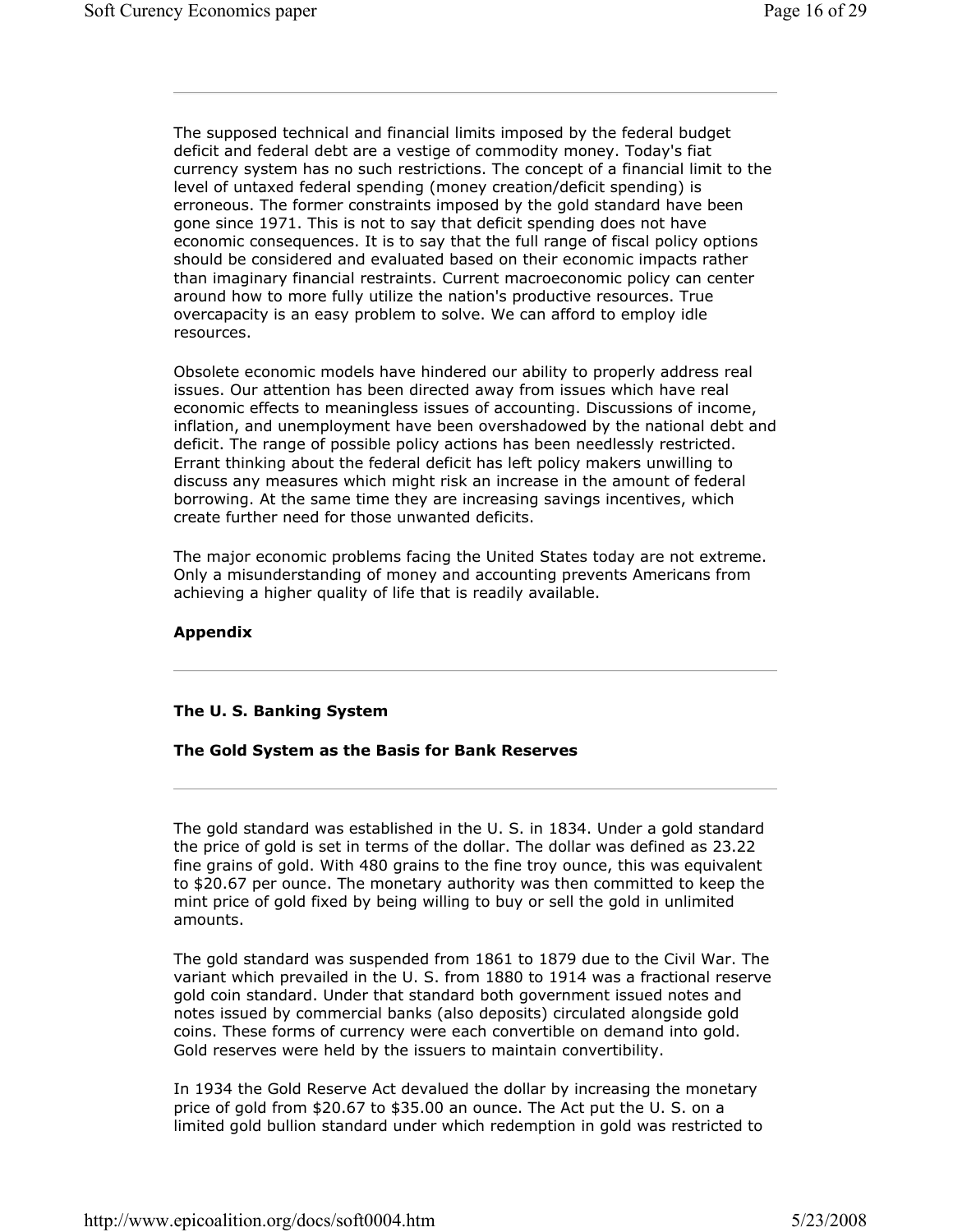dollars held by foreign central banks and licensed private users.

As a domestic monetary standard, gold reserves regulated the domestic money supply. In a fractional reserve gold standard the money supply was determined by the monetary gold stock and the ratio of the monetary gold stock to the total money supply which consisted of gold coins, fiduciary notes and bank deposits. Money creation was determined by the amount of gold reserves. Bank deposits depended on 1) the level of gold reserves held by commercial banks and the central bank, 2) the preferences of the public for gold coins relative to other forms of money, and 3) legal gold reserve ratios.

The primary attraction of gold as a basis for a monetary system is that its supply is limited, or at least increases slowly, whereas fiat money is limited only by the judgments of presumably fallible people. While the gold standard provided a stable monetary framework during much of its reign as the prevailing world monetary standard, the gold standard itself is not immune to problems of inflation and deflation. For example, an increase in the gold supply brought about by a major gold strike could increase prices and disrupt financial markets.

Under gold standard rules and regulations, gold set the ultimate barrier to the expansion of bank reserves and the supply of Federal Reserve Notes. Gold set the upper limit to liabilities of the Federal Reserve Banks. For example, in 1963 the note and deposit liabilities of the Federal Reserve Banks could not exceed four times their holdings of gold certificates, a special form of currency backed 100 percent by gold actually held in the Treasury vaults at Fort Knox, Kentucky. If the total Federal Reserve Bank liabilities were \$50 billion then a least \$12.5 billion of the total would have to be in gold certificates. If the Fed were to reach the upper limit the Fed would be unable to purchase any more government securities on balance or to increase loans to member banks. This would mean that bank reserves could no longer increase and would even have to shrink if the public wished to hold more currency. In this case the upper limit in the money supply would have been reached. If a further increase in the money supply appeared desirable the Fed had two options. First, the Federal Reserve could lower the banks' requirements so that with the same volume of reserves banks could lend larger sums. Second, the Board of Governors of the Federal Reserve System could suspend the 25 percent gold certificate reserve requirement.

The actual movement of gold into and out of the Treasury was a unique process because of the status of gold as a monetary standard. A description of the process of acquiring gold explains how gold certificates found their way into Federal Reserve Banks. The term monetize means that the Treasury simply creates new money when they acquire gold. When the Treasury wished to purchase a gold brick from a gold mine they printed a gold certificate.

In the actual process of monetizing gold the Treasury buys it from a gold mine. The gold bars are delivered to Fort Knox. The government pays by issuing a check. The gold mine deposits the check in its commercial bank. The commercial bank, in turn sends the check to the Federal Reserve Bank for deposit to its reserve account there. The Reserve Bank then reduces the Treasury's balance by the amount of the check. The original outlay by the government has increased the gold mine's account without reducing any other private account in the commercial banking system, and, the commercial bank has gained reserves while no other bank has lost reserves. In effect, the Treasury's balance at the Federal Bank has been shifted to a commercial bank. Both the money supply and commercial bank reserves have been increased.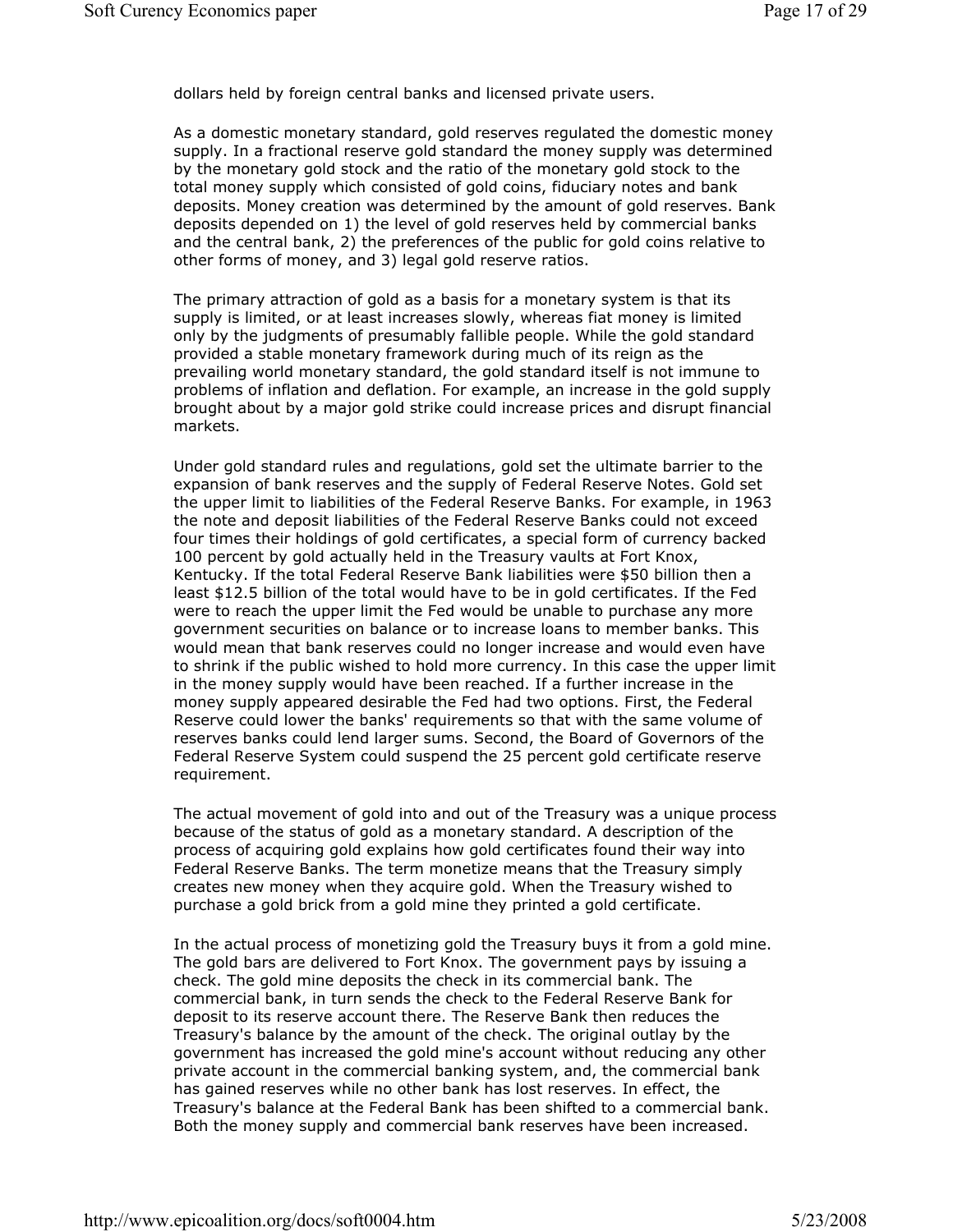Note that this type of government spending which increases reserves and the money supply is unique to the purchase of gold under a gold standard. When the government buys anything other than gold they have to have, so to speak, money in the bank to pay for it. The money the government spends on missiles, cement, paper clips or the President's salary has to be raised by taxation or by borrowing. The government, like everyone else, is prohibited from simply printing money to pay for the things it buys. If the government assigned other commodities the role held by gold only then would the government acquire cement or paper clips by printing cement certificates or paper clip certificates. Everything else on which the government spends is covered by taxes or borrowing. Therefore, expenditures by the government from its account at the Fed are continuously offset by receipts of taxes or borrowed funds.

## **Reserve Requirements, History, Rationale, Current Practice**

Laws requiring banks and other depository institutions to hold a certain fraction of their deposits in reserve, in very safe, secure, assets has been part of the U. S. banking system since 1863, well before the establishment of the Federal Reserve System in 1913. Prior to the existence of the Fed, reserve requirements were thought to help ensure the liquidity of bank notes and deposits. But as bank runs and financial panics continued periodically, it became apparent that reserve requirements did not guarantee liquidity. The notion of reserve requirements as a source of liquidity vanished completely upon creation of the Federal Reserve System as lender of last resort.

Since 1913 there have been two primary roles associated with reserve requirements: money control and a revenue source for the Treasury. The Federal Reserve has viewed reserve requirements as a mechanism to stabilize the money supply. The Fed has sought to set reserve requirements as part of the process of controlling the money supply. The Fed's objective is to control the supply of reserves. In the theory based on the gold standard an increase in the amount of reserves provided to the banking system should be associated with an increase in reservable deposits in an amount that is a multiple of the reserve increase. (Today, however, banks make loans independent of their position. This critical departure will be discussed later.)

Reserve requirements also result in an implicit tax on banks because reserves held at the Fed do not earn interest. Therefore, reserve requirements reduce the revenues of the member banks. The burden of a given level of reserve requirement depends heavily on the level of nominal interest rates: the higher the rates the greater the earnings foregone. The magnitude of the reserve tax has varied considerably over the last several years. When the nominal interest rate soared to over 10 percent in the early 1980s foregone interest reached \$4 billion per year. In the fourth quarter of 1992 the effective tax was at a rate of \$700 million per year. Although the amount of the reserve tax has declined in recent years as nominal interest rates have fallen the impact of the reserve tax depends on the effective rate of taxation rather than the total amount. The higher the effective tax rate on banks the lower the net return on loans.

As implied by basic tax theory, the higher the rate of taxation on the production of any product the greater will be the price paid by the demanders of that product and the lower will be the price received by the suppliers of that product. Taxes introduce a wedge between prices paid and prices received. Borrowers pay more and banks receive less for loans. A simple way in which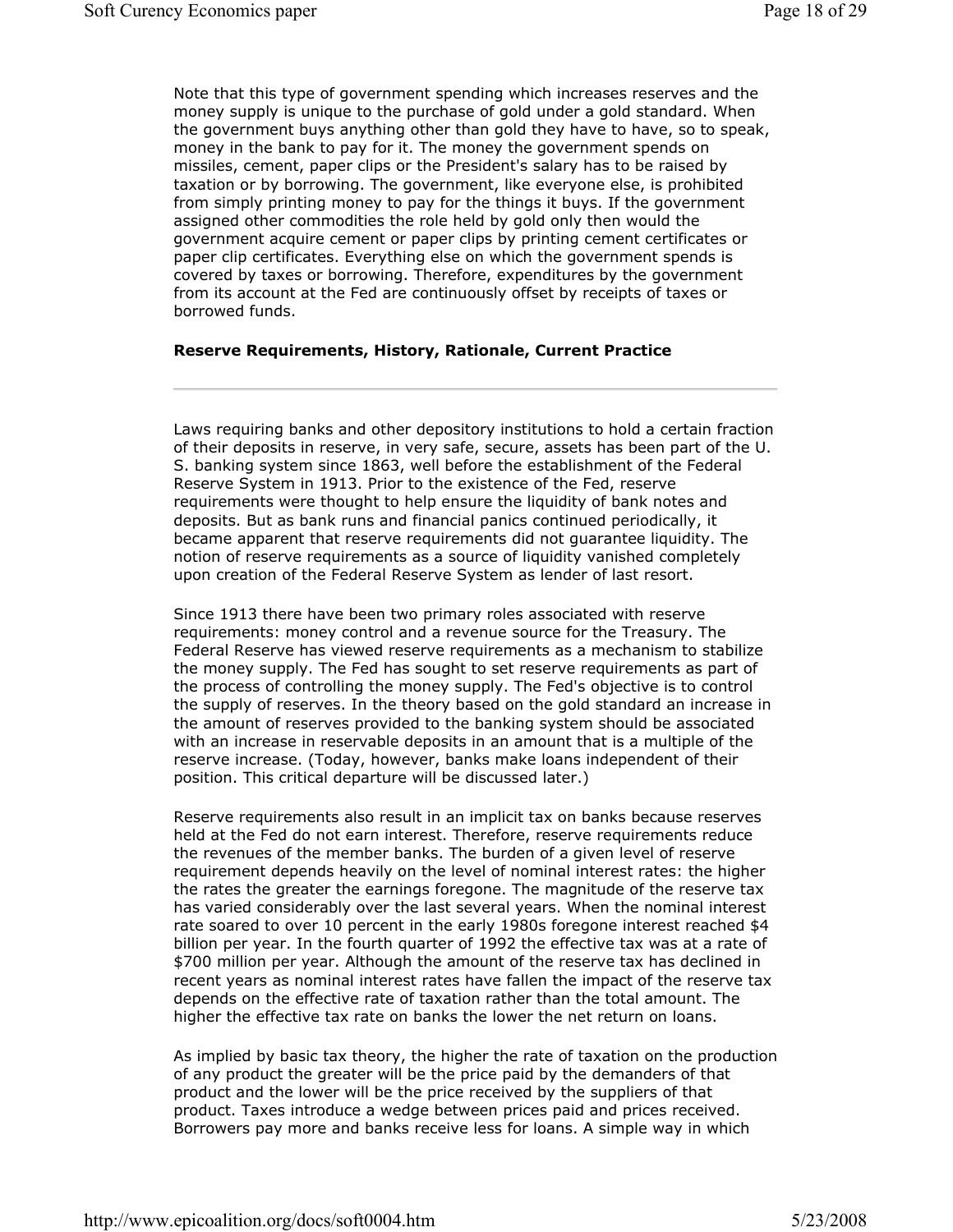the Fed could eliminate the reserve tax on banks is to pay interest on the reserves. If the Fed paid a market- based rate of interest on required reserve balances, the reserve tax would essentially be eliminated as would the distortion of the tax on resource allocation. In the past, proposals to pay interest on required reserve balances have encountered resistance because they would reduce the earnings remitted by the Fed to the Treasury.

The reserve tax has always discouraged membership in the Federal Reserve System. To reduce the burden of the tax, legislation was enacted to allow banks to use vault cash to satisfy their reserve requirements. This change was phased-in beginning December 1959. At the end of 1992, 56 percent of required reserve balances were in the form of vault cash. Despite the efforts of the Federal Reserve System the membership declined steadily. In 1959 approximately 85 percent of all transaction deposits were at member banks. By 1980 the portion of transaction deposits at member banks had fallen to less than 65 percent.

In response to declining membership the Fed sought changes, other than the elimination of the reserve tax, to prevent membership attrition from further undermining the efficacy of monetary policy. In 1980 Congress adopted legislation to reform the reserve requirement rules. The Monetary Control Act of 1980 mandated universal reserve requirements to be set by the Federal Reserve for all depository institutions, regardless of their membership status. The act also simplified the reserve requirement schedule.

## **The Discount Window: History and Operation**

The role of the discount window changed considerably between the founding of the Federal Reserve in 1913 and the 1930s as open market operations gradually replaced discount window borrowing as the primary source of Federal Reserve credit. Then, between 1934 and 1950 the discount window fell into disuse. Since the creation of the Fed, Regulation A has set the procedures that banks must follow to gain access to the discount window. Reserve banks may lend to depository institutions either through advances secured by U. S. government securities or by discounting paper of acceptable quality such as mortgage notes, local government securities and commercial paper. The rate on the loans from Federal Reserve banks to depository institutions is set administratively by the Fed. The Board of Governors initiates a discount rate and the 12 regional Federal Reserve Banks adopt it within a two-week period. Although we speak of the discount rate there are actually several rates depending on the collateral offered by the borrower. Each Federal Reserve Bank's board of directors sets its discount rates subject to approval of the Board of Governors. Since the 1950s the Fed's stated policy discourages persistent reliance on borrowing. Borrowing from the discount window is supposed to represent only a modest share of total reserves. The actual amount of borrowed reserves is total reserves demanded by the banking system minus the amount of unborrowed reserves provided by the Fed through open market operations. Officially the Fed fashions the discount window as a safety valve, a temporary source of resources when they are not readily available from other sources. The discount window is simply a means of accommodating the reserve requirements of the banking system - the same reserves provided through open market operations but with a slightly different price and slightly different packaging. Both the 1980 and 1990 versions of Regulation A state as a general requirement that "Federal Reserve credit is not a substitute for capital." But all along, fed policy has determined the amount of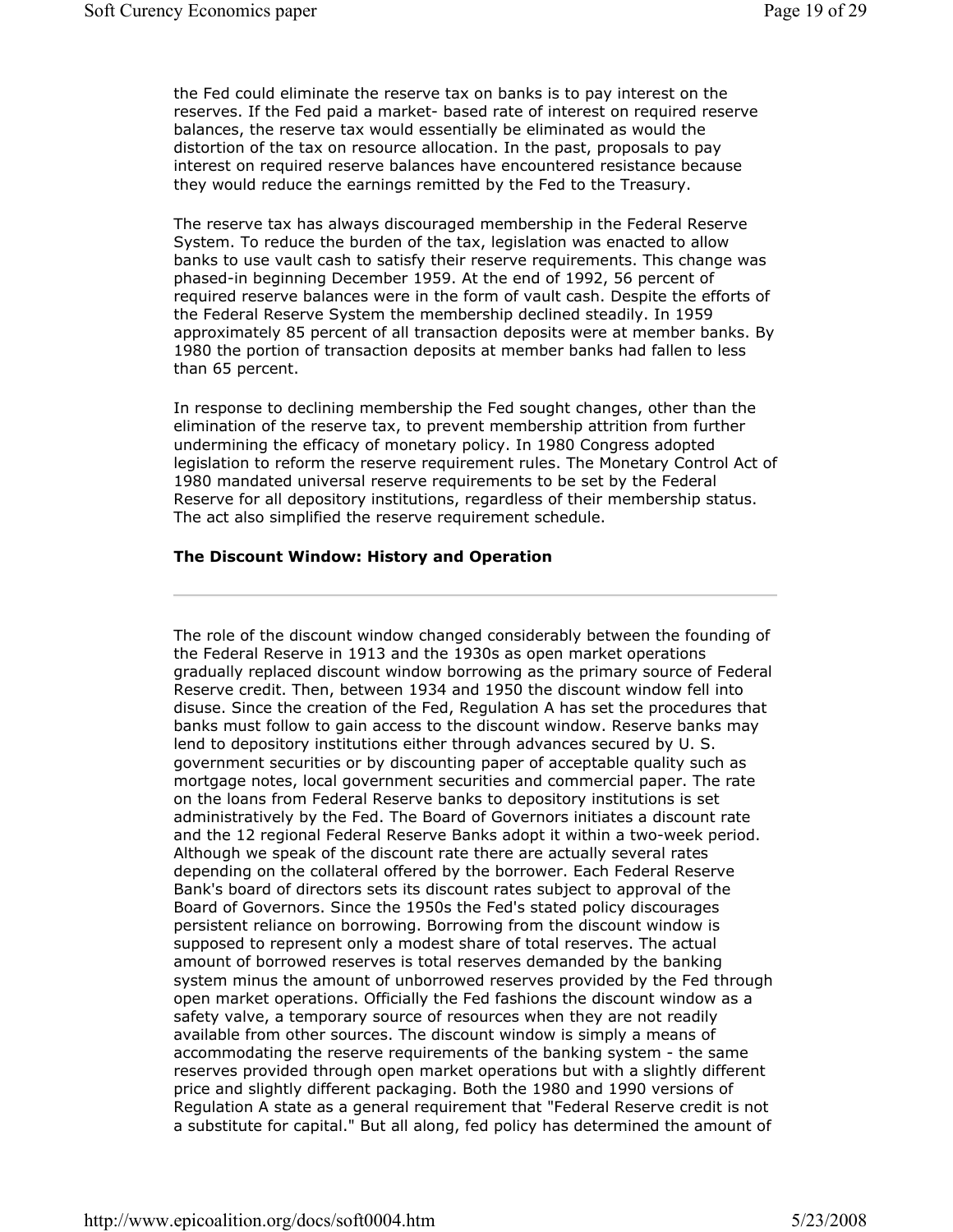borrowing. To the extent that immediate reserve needs are not provided through open market purchases they must be provided through the discount window. In this context the window's role is in meeting known reserve needs.

Throughout its history the Fed has used the discount window for much more than its stated purpose. To accommodate Treasury financing needs in World War I, the Reserve Banks were empowered to extend direct collateral loans to member banks. Continuous borrowing year in and year out was not uncommon in the 1920s. The availability of the discount window was expanded in 1932 by the Emergency Relief and Construction Act. The act opened the discount window to non-banks. It permitted the Reserve Banks to lend to individuals, partnerships and corporations, with no other source of funds or notes eligible for discount at member banks. The Act of June 19, 1934 authorized Reserve Banks to make advances to established commercial or industrial enterprises for the purpose of supplying working capital if the borrower was unable to attain assistance from the usual sources. It is unclear whether the Act had any impact on the net amount of lending. Essentially, Federal Reserve Banks were authorized to make loans on behalf of the taxpayers. When a Federal Reserve Bank made a direct business loan the loan created a new deposit in the banking system. The new deposit added bank reserves which could be used to purchase government bonds from the Fed. The net change to the banking system's balance sheet was an increase in deposits matched by an increase in government securities. Reserve Banks continued to make and co-finance working capital industrial loans until authorization to do so was repealed by the Small Business Investment Act of 1958.

Since the 1980s, Federal Reserve lending to institutions with a high probability of insolvency in the near term represents a major departure from its historic mandate to provide loans to illiquid, but not insolvent, banks. A study conducted at the request of the House Banking Committee collected data on all depository institutions that borrowed funds from the discount window from January 1, 1985 through May 10, 1991. Regulators grade banks on their performance according to a scale of 1 to 5. The grades are based on five measures known by the acronym CAMEL, for Capital Adequacy, Asset Quality, Management, Earnings, Liquidity. The Federal Reserve reported that of 530 borrowers that failed within three years of the onset of their borrowings, 437 were classified as most problem- ridden with a CAMEL rating of 5, the poorest rating; 51 borrowers had the next lowest rating, CAMEL 4. At the time of failure 60 percent of the borrowers had outstanding discount window loans. These loans were granted almost daily to institutions with a high probability of insolvency.

The Fed's use of the discount window has expanded to cover a wide range of reserve needs. The frequency of borrowing from the discount window has no explicit restrictions. The banks using the discount window are not held to any financial strength standards. The de facto criterion for eligibility for discount loans is simply need. Experience has consistently shown that the Fed will not allow a bank to fail when a bank requires a loan to cover its reserve requirement. The cost of discount borrowing may vary considerably as the discount rate changes and as administrative costs and/or penalties change. Nevertheless, the discount window remains accessible to any bank's reserve needs.

The Fed's allocation of borrowed reserves as a percent of total reserves has been less than 1 percent since 1986. Since 1950 borrowed reserves have fluctuated from near zero to as high as 6-1/2 percent of total reserves. The bank failures during the mid-eighties heightened the public's awareness of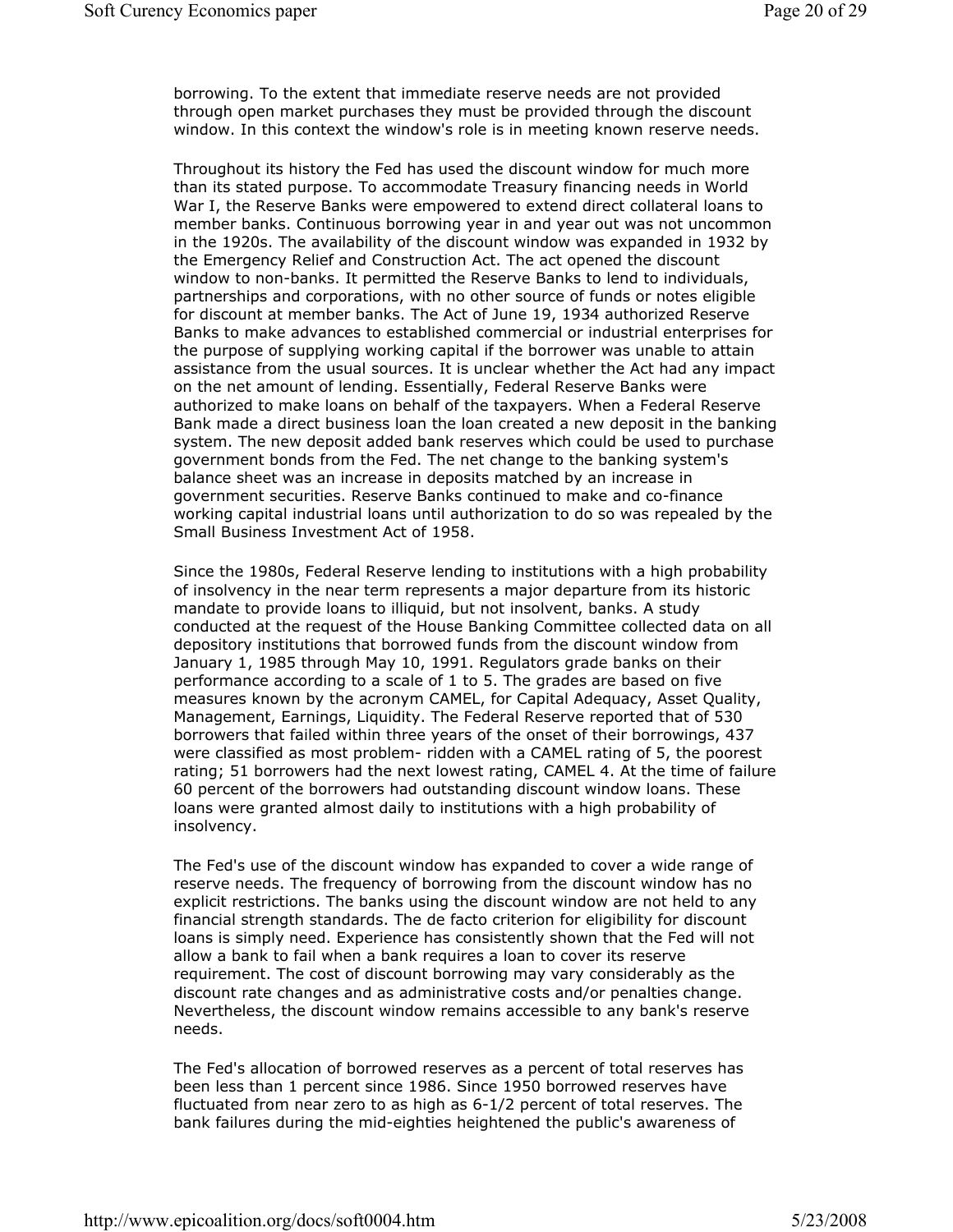discount window borrowing as a sign, accurate or not, of fiscal weakness. Banks have become more hesitant to go to the window so as to not damage their reputation.

#### **Failure to Meet Reserve Requirements**

Another form of borrowed reserves occurs when a bank has a reserve deficiency. If a bank fails to meet its reserve requirement it is subject to a reserve-deficiency charge. Reserve banks are authorized to assess charges at a rate of 2 percent above the discount rate. Thus, the Fed provides a third minor source of reserves for banks unable to acquire the required level of reserves from the fed funds market or the discount window.

#### **Open Market Operations:**

#### **How the Fed Provides Reserves to the Banking System**

There are two ways by which the Fed can provide additional reserves to the banking system: 1) it can make loans to the bank through the discount window or 2) it can purchase government securities.

Suppose the Fed makes a \$100 discount loan to the First National Bank (Figure 3a). Once the Fed makes the loan it immediately credits the proceeds from the loan to the account of the First National Bank at the Fed. The bank's reserves rise by \$100, while its borrowings from the Fed have increased by \$100.

When the Fed buys securities it increases reserves (Figure 3b). Suppose the Fed buys \$100 worth of bonds from the First National Bank and pays for them with a check written on the New York Federal Reserve Bank. The First National Bank then deposits the check with the Fed and it is credited to the First National Bank's reserve account. The net result of the open market operation on the First National Bank's balance sheet is that it reduces its holdings of securities by \$100 while it has gained \$100 in reserves.

If the Fed wishes to decrease reserves, i.e., drain excess reserves, it sells government securities (Figure 3c). When the Fed sells \$100 of bonds to a bank or the nonbank public, reserves decline by \$100. For example, if the Fed sells a bond to an individual the check the individual writes to the Fed reduces deposits in his bank by \$100 which reduces the bank's reserves by \$100. The individual adds \$100 in government securities to his assets and subtracts \$100 in deposits. The banking system loses \$100 of reserves.

#### **The Fed Funds Market**

The Fed funds market is a means by which banks can obtain funds from other banks or nonbank lenders such as U. S. government agencies, savings and loan associations, mutual savings banks, or an agency or branch of a foreign bank. Federal funds are unsecured bank loans. Federal funds do not belong to the federal government as the name might suggest. Fed funds are not subject to reserve requirements, they are, in effect, reserves traded among financial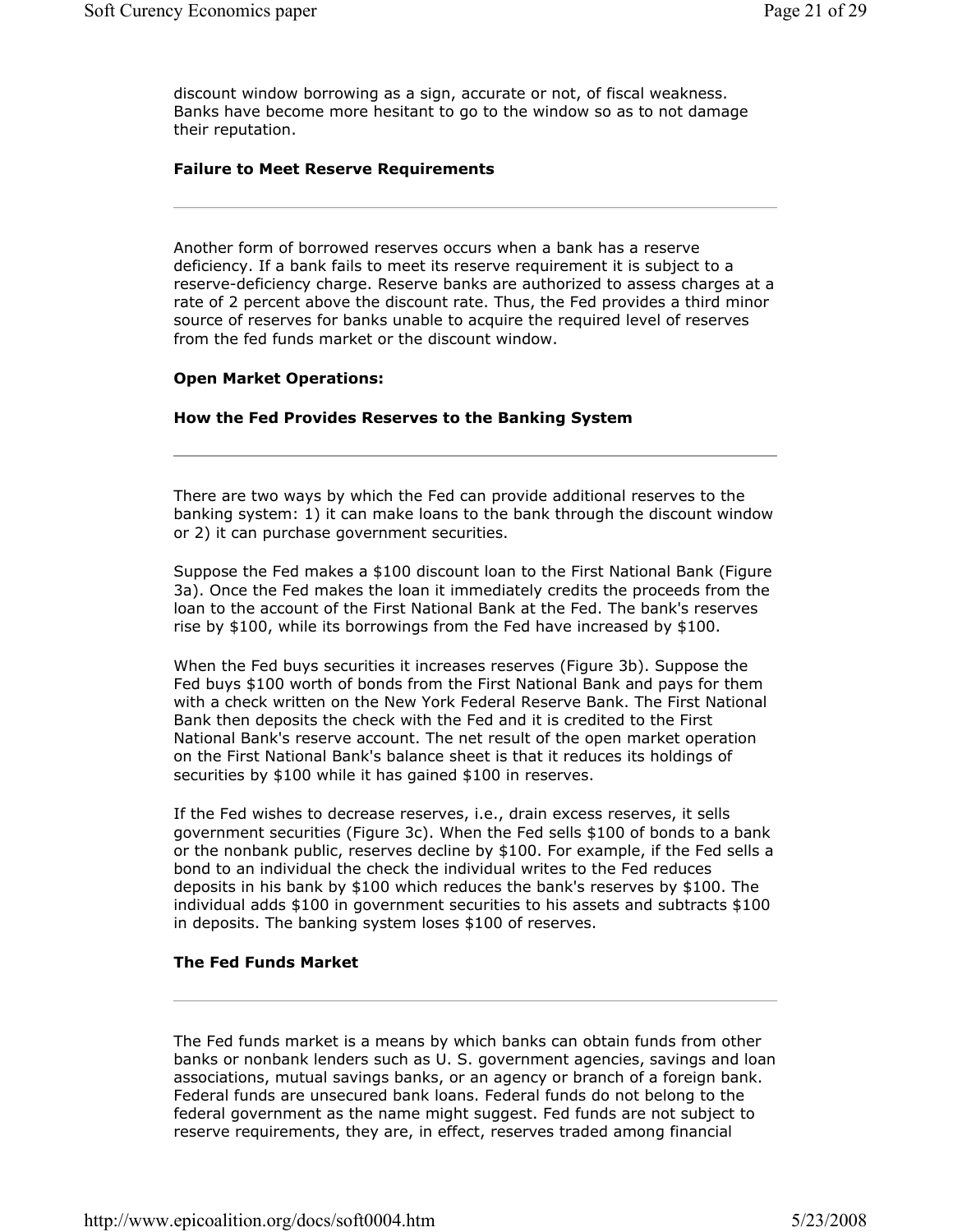#### institutions.

Member banks have reserves in the Fed which are also known as immediately available funds since they can be transferred almost instantaneously over Fedwire. Fedwire is the Federal Reserve's system that electronically transfers funds and securities on its communications network. Money and securities are no more than accounting data. A bank can access its account at its Reserve Bank to transfer funds or securities to any other depository institution that has a Reserve Bank account. When banks borrow fed funds they are actually borrowing deposits from other banks. The transfer of fed funds increases the deposits at the borrowing bank and reduces deposits at the lending bank. Most fed funds borrowing is for one day, essentially these borrowings are one-day unsecured loans.

Banks could obtain funds by selling Treasury bills, either outright or as reverse repos, but for one day or a few days such sales are less convenient and slightly more costly than fed funds. No matter what the method of acquiring funds, bank reserves are simply transferred from one bank to another. Interbank reserve transactions change the location of reserves but do not alter the total amount of reserves held in the banking system.

Banks may obtain funds in the fed funds market to maintain their reserve requirement. They have lines of credit with each other to enact direct transfers of funds. Banks have been known to borrow fed funds continuously and in excess of their reserve requirement when it is profitable to do so. Banks may borrow beyond their reserve requirement and lend the borrowed funds at higher rates than the cost of borrowing. The difference between a bank's cost of money and the return on loans determines its willingness to lend. The cost of money defines the cost of loans, and thus the demand for loans.

#### **The Repurchase Agreements Market (Repos)**

The transfer of funds is also facilitated by the market for repurchase agreements (the repo market). Banks use repurchase agreements (RPs) to obtain short-term funds or as a means of investing funds on a very short-term basis. Banks are the temporary recipients of funds; other banks or the Fed may supply funds. RPs are quite flexible; they can be issued for one day or they may be continuing contracts. In an overnight repurchase agreement, a security, such as a U. S. Treasury bill, is purchased from a bank which agrees to repurchase the security at the same price plus interest the next day. In effect the 'buyer' is making a loan to the bank.

Repurchase agreements may also be made by corporations or individuals. For example, a large corporation such as General Motors, may have some idle funds in its bank account, say, \$1 million, which it would like to lend overnight. GM uses this excess \$1 million to buy Treasury bills from a bank which agrees to repurchase them the next morning at a price slightly higher than GM's purchase price. The effect of this agreement is that GM makes a loan of \$1 million to the bank and holds \$1 million of the bank's Treasury bills until the bank repurchases the bills to pay off the loan. Commercial banks often provide corporate depositors with sweep accounts which automatically invest deposits in overnight RPs. Although the checking account does not legally pay interest, in effect the corporation is receiving interest on balances that are available for writing checks.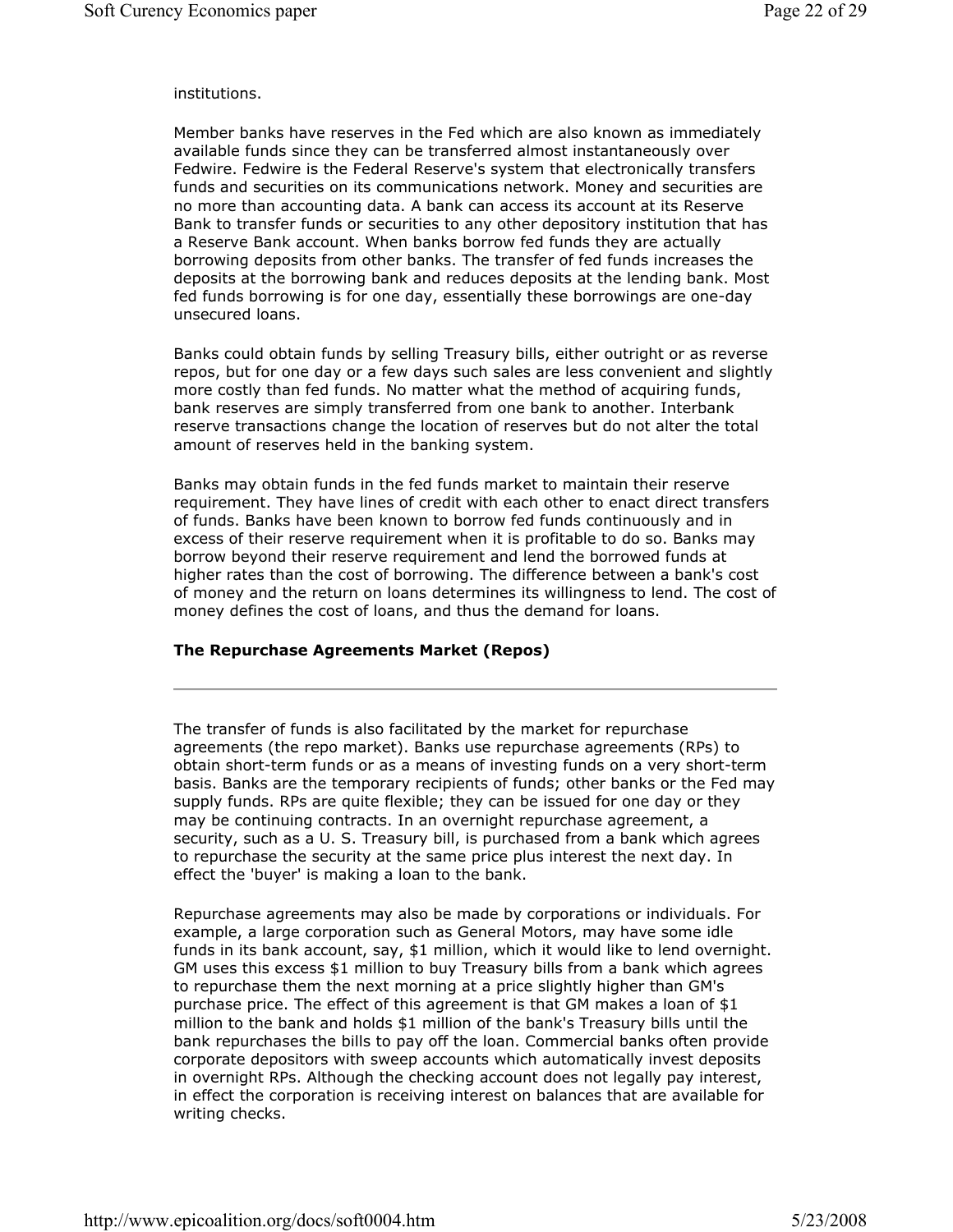Since 1969 repurchase agreements have developed into an important source of funds for banks. The volume of RPs exceeds \$140 billion. The interest on RPs is not determined by the interest on the Treasury bill used as collateral but rather by the interest in the market for repos which is closely associated with the fed funds rate. Since repos have collateral and federal funds do not, the repo rate is generally a little lower than the fed funds rate.

While the trading has its eye on the funds rate the actual open market transactions are made in the repo market. The Fed is thereby able to manage the fed funds rate within a reasonably narrow band.

#### **Matched-Sale Purchases**

Matched-sale purchase transactions (MSPs) have been used since 1966. MSPs, also known as reverse RPs, allow the Fed to sell securities (Borrow money) with an agreement to repurchase them (pay off the loan) within a short time. The use of MSPs is preferred to direct sales followed later by purchases because of the temporary nature of the market for reserves. For example, an increase in the float that temporarily increases reserves may result when transportation facilities are halted by a snowstorm. The excess reserves may be temporarily reduced by MSPs.

#### **The Fed in the Repo Market**

Occasionally the Fed conducts open market operations by carrying out straight forward purchases or sales of securities, but these outright transactions are rare. At the New York Fed's trading desk where open market operations are executed, the desk executes outright security transactions only when it perceives a permanent change in reserve needs. In 1992 the desk entered the market to buy securities outright only six times.

Ordinarily, the New York Fed's trading desk arranges self-reversing transactions to meet temporary reserve needs. The great bulk of the purchases are done under repurchase agreements in the repo market. While most of the Fed's security sales are executed by MSPs (also known as reverse repos), with the Fed pledging to buy these securities back at a particular time. When the funds rate rises above the desired level more reserves for the banking system are needed. The Fed uses repos to buy securities, adding reserves to the system until the funds rate falls back to the desired level. When the funds rate dips below the prescribed rate the Fed sells securities with reverse repos, which drain reserves from the banking system, until the funds rate climb to the target rate. The Fed uses the repo market to manage the daily level of reserves in the banking system because open market operations are intended to affect reserves for only a very short time. Repo transactions enable the Fed to offset the many market fluctuations which change the amount of reserves. The Fed does not need to know the exact nature of a monetary disturbance, by watching the fed funds rate the Fed knows when to offset any shock in the money market with open market operations.

The desk's activity is shown graphically in Figure 4. Fed economist Joshua Feinman tracked daily transactions of the open market desk from June 1988 through December 1990. Figure 4 depicts the likelihood of the desk's use of RPs and MSPs in the repo market. The graph also plots the probability that the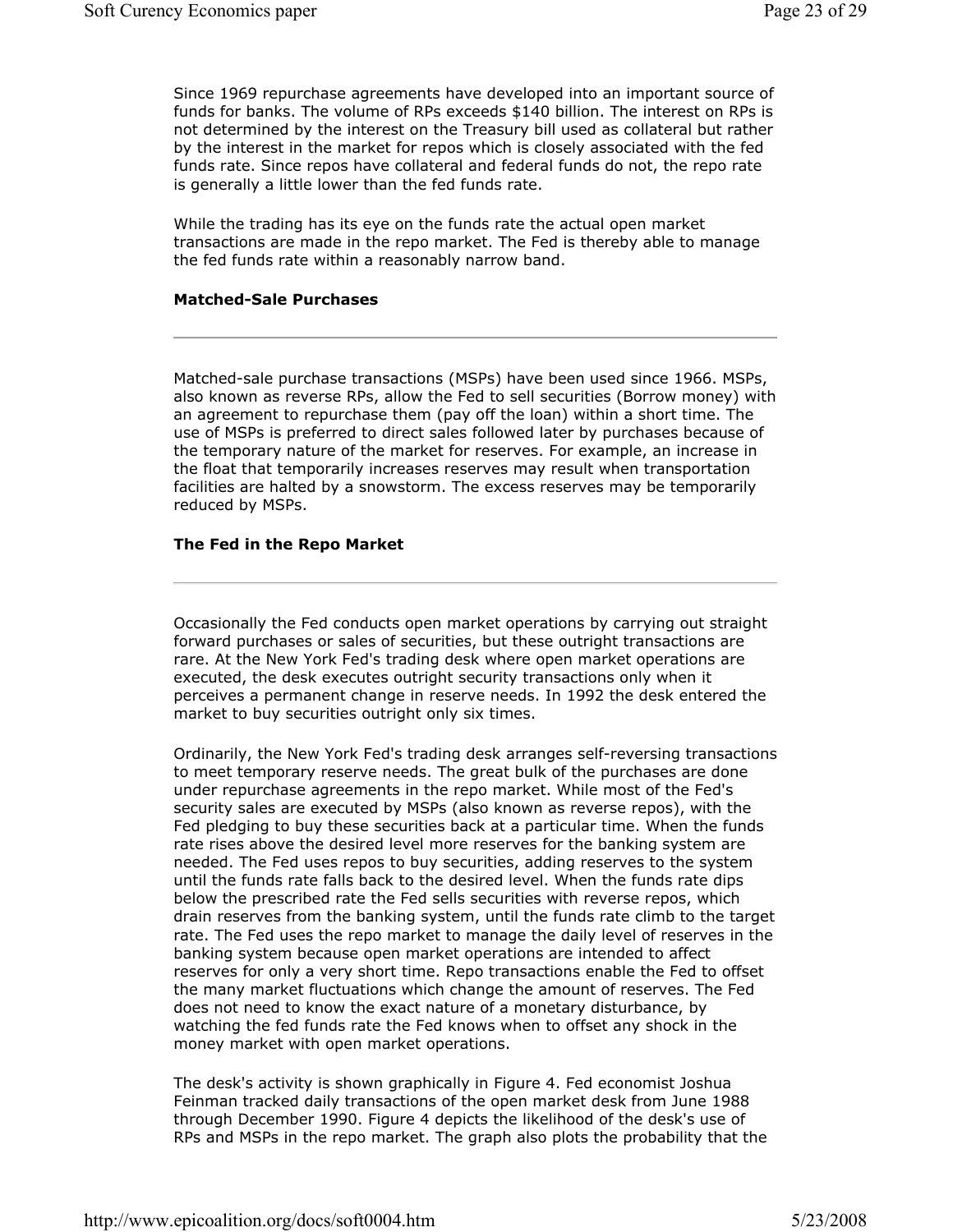desk will abstain from participating in the market.

Figure 4 also shows the probability of the desk's use of RPs and MSPs based upon the average reserve need of the banking system. Note the slight bias of the no transaction line. The desk is somewhat more willing to allow a reserve deficiency to persist than an equal amount of reserve excess. The presence of the discount window as a source of reserves accounts for the desk's slightly smaller aversion to reserve deficiency versus reserve excess.

Using the fed funds rate as its daily guide the Fed uses open market operations continuously to stabilize the funds rate. In theory and in practice the trading desk has an easy task. Once the desired fed funds rate has been determined, conducting offsetting open market operations is as simple as driving a car within the bounds of a straight, clearly marked lane. When the vehicle starts to drift a minor adjustment is made to correct its path, if the vehicle drifts in the opposite direction the driver uses the opposite correction.

## **Controlling the Fed Funds Rate**

The supply of reserves consists of three parts: vault currency, reserves supplied through fed open market transactions, and loans from the Fed's discount window (Figure 5a). To the extent the Fed leaves the banking system short of reserves through open market operations, banks short of reserves try to borrow from each other and bid up the fed funds rate. As the spread between the fed funds rate and the discount rate widens more banks will borrow from the discount window. Borrowing from the discount window carries some administrative costs as well as a stigma of financial weakness. Nevertheless, as the funds rate rises higher and higher above the discount rate more banks will go to the window. Banks are, after all, profit making businesses and the financial incentives to borrow from the window increase as the spread between the funds rate and the discount rate widens. Figure 5a shows that when interest rates on fed funds rise above the discount rate, depository institutions borrow from the Fed. In other words, the Fed supplies the needed resources to the banking system by purchasing securities in the open market or lending at the discount window. By adjusting the composition of the reserves between borrowed and non-borrowed the Fed sets the spread between the fed funds and the discount rate. The Fed uses open market operations to adjust reserve balances so as to keep the banking system in a net borrowed position. To reduce the spread between the fed funds rate and the discount rate the Fed provides more unborrowed reserves through open market purchases. To increase the spread the Fed provides fewer unborrowed reserves which requires banks to bid up the price of fed funds and borrow more heavily from the discount window.

The fed funds rate is closely watched by the trading desk of the Federal Reserve Bank of New York as the indicator of the reserve position of the banking system. Every depository institution with a reserve requirement ends its reporting period and must come up with its required reserves (an average for the period) by the close of business on every other Wednesday. A perceived surplus sends the funds rate plummeting downward; an expected shortage sends the rate shooting upward. Perceptions sometimes shift rapidly on Wednesday afternoon, the last day of the 14 day reserve accounting period.

Figure 5b shows a case in which the supply of reserves exceeds the demand for reserves. Depository institutions have more non-borrowed reserves than they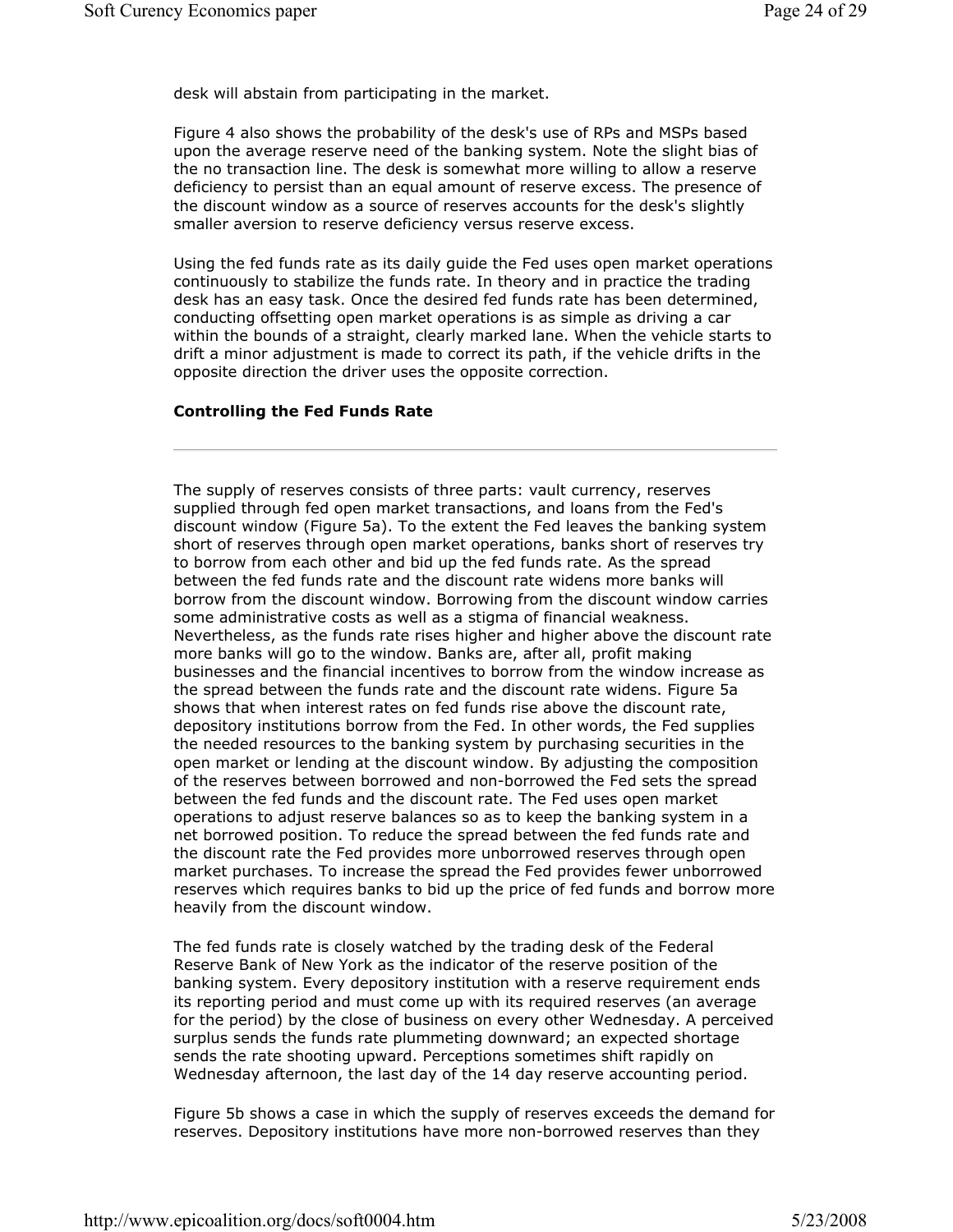need hence the funds rate would fall sharply. In April 1979, for example, the rate fell from double-digit levels to 2 percent in one day.

Open market operations are carried out by the Federal Reserve Bank of New York under the direction of the Federal Open Market Committee (FOMC). The voting members of the FOMC are the seven members of the Board of Governors of the Federal Reserve System, the President of the Federal Reserve Bank of New York, and four of the Presidents from the other eleven Federal Reserve Banks who serve on the FOMC on a rotational basis. The FOMC meet in Washington, D. C. about every six weeks to assess the current economic outlook. The FOMC votes on intermediate policy objectives and issues a directive to the trading desk manager of open market operations in the New York Federal Reserve Bank. The directive stipulates the target fed funds rate.

#### **Further Discussion of Inelasticity**

The fed funds rate can be very volatile because the market for reserves is inelastic in the very short run. The banking system has no immediate way to rid itself of excess reserves. A system-wide excess of reserves would push the funds rate to zero. Even if banks were able to increase their volume of lending, excess reserves would persist. Within the current accounting period each new loan creates a deposit somewhere in the banking system, but each new loan absorbs only a tiny fraction of the excess reserves. Furthermore, lending decisions are generally independent of reserve needs.

With a system-wide shortage of reserves the Fed is the only source of immediate funds. In the extreme, banks short of their reserve requirement fail if unable to acquire the required reserves. Faced with imminent failure banks would bid up the funds rate trying to borrow from each other. As the funds rate rose more banks would go to the discount window. Banks may try to reduce their reserve requirement by reducing the volume of their outstanding loans. However, Forcing the repayment of loans is an ineffective method of meeting reserve requirements within the banking system. When a bank is deficient by, say \$10,000, a \$10,000 loan may be called in to increase the amount of reserves by \$10,000. However, the loan repayment lowers the deposits in another bank. The deficiency has merely shifted from one bank to another. Repayment of loans reduces the reserve requirement only marginally within the banking system. A huge reduction in the volume of outstanding loans brings about only a small reduction in the banking systems' total reserve requirement. Reserve positions must be settled immediately not months later. The banking system can obtain reserves on a day-to-day basis from only one source, the Fed. Within a given accounting period the banking system has no other practical means of reducing its reserve requirement by a significant amount.

#### **Lead Accounting**

Out of a more desperate quest for control of total reserves emerges the concept of lead accounting. The concept is more of an academic ideal than a workable proposition. In a lead accounting system the maintenance period would actually be prior to the computation period. Such a system would result in a very restrictive and highly unstable environment. A reserve deficiency under a lead accounting system could be more accurately labeled a deposit excess. In such a case the banking system would have to undergo drastic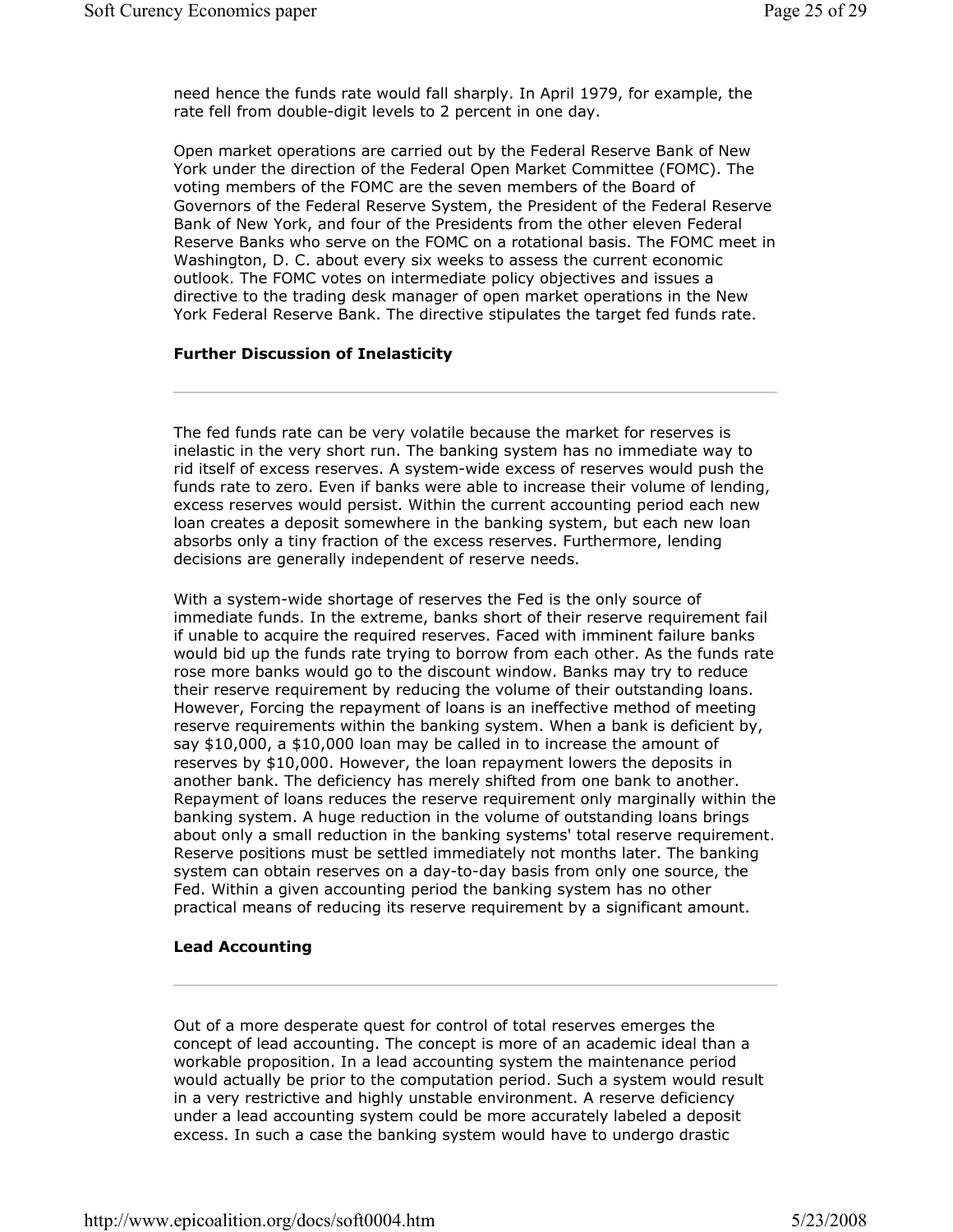changes in its loan portfolio. A single bank may have a small degree of latitude to adjust its loan portfolio in order to meet its reserve requirement. For example, if Bank A has a \$10 million reserve deficiency, and if it were able to force repayment of \$10 million of loans, Bank A's reserve balance would increase by the needed \$10 million. However, the loan repayment reduces the deposits in other banks by \$10 million. By calling in loans Bank A has not eliminated the reserve deficiency but merely transferred the deficiency to other banks. When banks call loans the amount of total deposits in the banking system declines, but the reduction of total deposits reduces the amount of required reserves only marginally. The reserve requirement is one- tenth of the total deposits; a large reduction in the amount of total deposits would cause only a small reduction in the level of required reserves. The words "call in loans" roll easily off the word processor, but what does this imply? First, the portion of outstanding loans which are callable is small. Therefore, the U.S. banking system does not have the immediate ability to expand or contract deposits to meet short-term reserve requirements. Second, forcing changes in loan portfolios through lead accounting would inflict a sever disruption and unnecessary volatility, as individuals and firms would be forced to sell off assets to reduce their borrowing on a day's notice, regardless of their equity or credit standing.

The desire to implement lead reserve accounting is a rash reaction to the Central Bank's lack of direct control of total bank reserves. It is a banking version of the mountain moving to Mohammed. Even if lead reserve accounting were enacted its effect would be far too disruptive to be used. The Federal Reserve's use of lead accounting methods to control bank lending would be like a local police force using tactical nuclear weapons to quell a domestic disturbance. In either case, the power of the corrective action is so grossly disproportionate to the situation that it is unusable.

#### **More on Why Lead Accounting is Unworkable:**

#### **Inelasticity of the Demand for Loans**

Financial intermediation has developed into a sophisticated and essential institution in the modern economy. Lending is a practical reality of economic growth and the demand for loans is very inelastic in the very short run. Even as interest rates change the volume of outstanding loans adjusts on the margin, gradually. Many loans have a fixed rate and are not affected by interest rate changes. In the long run, loan demand and thus reserve demand, become somewhat more elastic as individuals and businesses respond to interest rate changes.

Many commodities share the property of short-run inelasticity. That is the demand for these goods does not change with a change in the price of the good. Consider, for example, a group of scuba divers' demand for air. If the divers were down to their last few breaths of air and were unable to surface they would surely be willing to pay any price for a tank of air. The only options for the divers are buy more air or perish. The imaginary seller of air would be able to set any price for his air. The quantity of air, however, depends entirely on what the divers need. Once the divers have enough air additional air is of no value. The buyers determine the quantity, and the seller sets the price. The inelasticity of the banking system's demand for reserves is somewhat analogous to the inelastic demand for a scuba diver's air. The Federal Reserve can set the price of reserves but the quantity is determined by the banking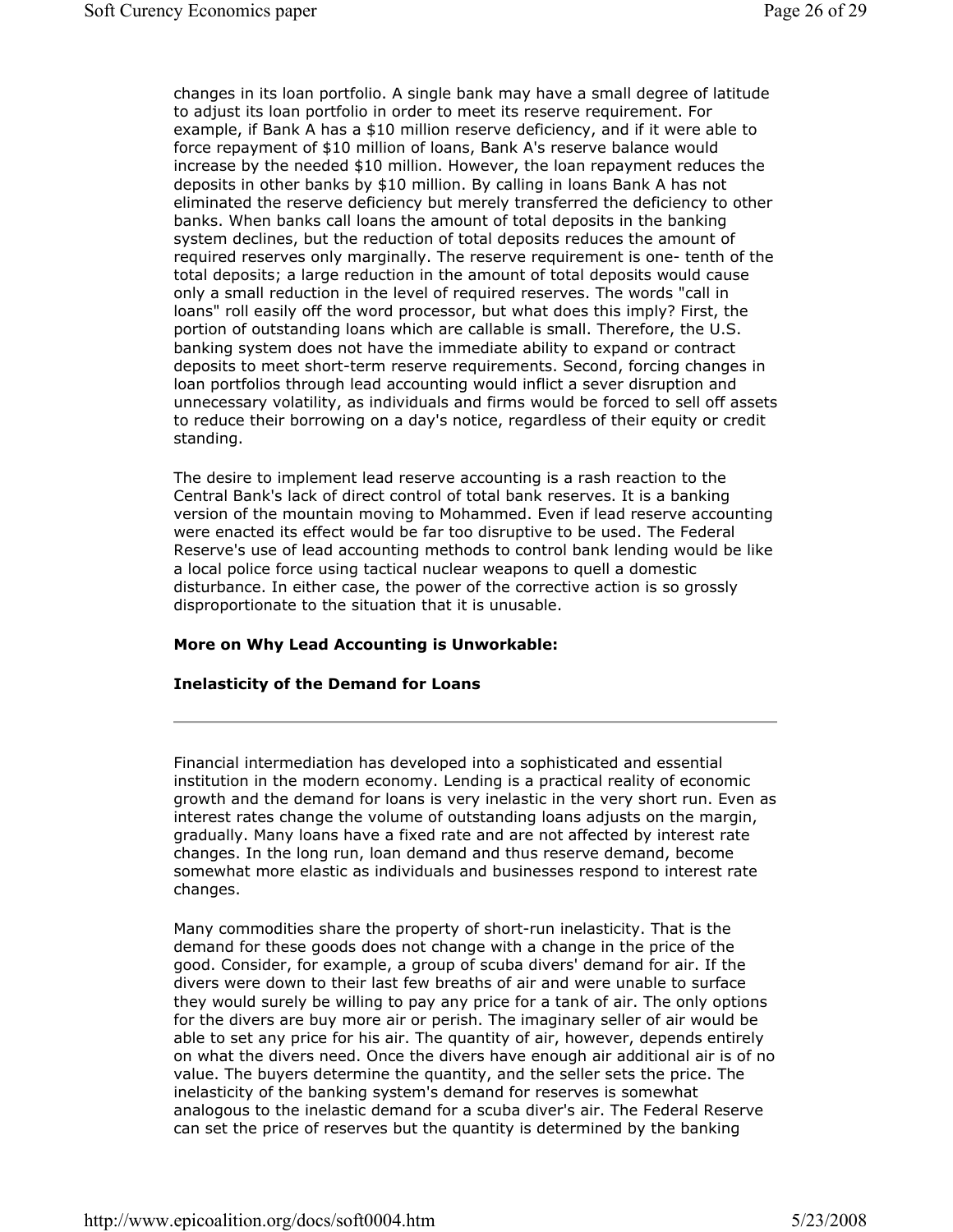system. The market for reserves is not perfectly inelastic because the Fed allows some spill-over in the accounting of bank reserves from one period to the next. This practice allows banks to smooth out some of the volatility of their reserve positions but it does not change the inelastic nature of the market for reserves. Efforts to force the market to accept fewer loans than are demanded would be nearly as disruptive as forcing the divers to make do with no air. The banking system would have to reduce their outstanding loans by forcing customers to immediately sell off assets financed through the banking system. The senseless dislocation of assets caused by forced disintermediation makes such an action unthinkable. Central bankers who understand the intractable nature of the banking system's loan portfolio recognize the necessity of lagged reserve accounting. A sensible approach to changing the money supply employs a change in the fed funds rate to gradually bring about the desired result.

*Original text January, 1994 Copyright 1995*

*by*

#### *Warren B. Mosler*

The author would like to thank *Arthur B. Laffer* and *Mark McNary* for valuable literary assistance and research with this work. The author is solely responsible for its contents.

#### **Bibliography**

#### **Auerbach, Robert D**.,

Money, Banking, and Financial Markets, 2nd Ed., MacMillian, 1985.

**Berstein, Peter L.**, A Primer on Money, Banking, and Gold, Vintage Books, 1965.

**Board of Govenors of the Federal Reserve System**, The Federal Reserve System: Purposes and Functions, 7th Ed. (The Board 1984).

**Bryant, Ralph C.**, "Controlling Money", The Brookings Institution, 1983.

## **Cosimano, Thomas F. and John B. Van Huyck**,

"Dynamic Monetary Control and Interest Rate Stabilization", Journal of Monetary Economics 23, 1989, pp. 53-63.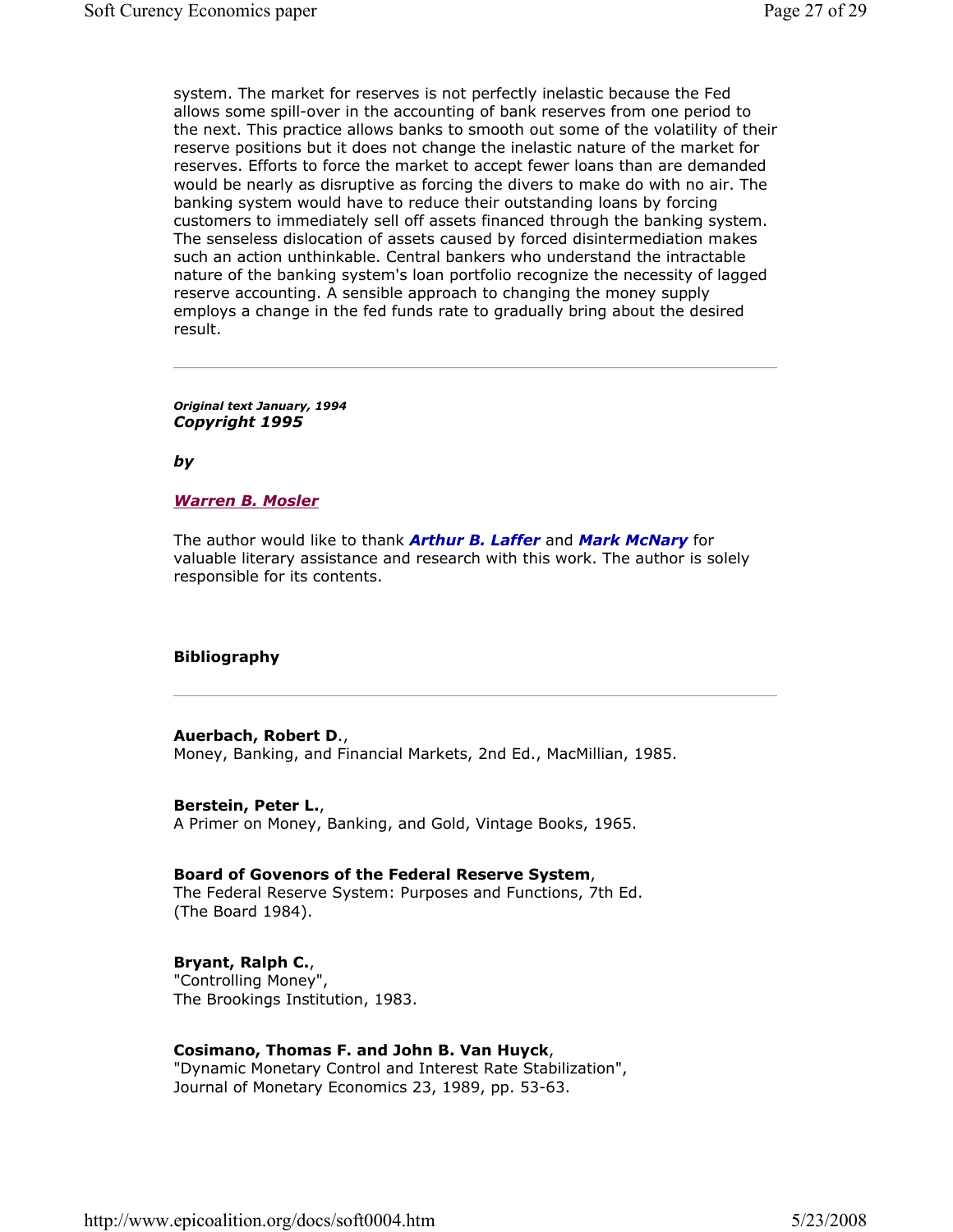## **Dillard, Dudley**,

The Economics of John Maynard Keynes, The Theory of a Monetary Economy, (New York: Prentice-Hall, 1948).

#### **Feige, Edgar L., Robert McGee**,

"Money Supply Control and Lagged Reserve Accounting", Journal of Money, Credit, and Banking, Vol. 9 (November 1977), pp. 536-551.

## **Feinman, Joshua N.**,

"Reserve Requirements: History, Current Practice, and Potential Reform", Federal Reserve Bulletin, June 1993, pp. 569-589.

## **Feinman, Joshua N.**,

"Estimating the Open Market Desk's Daily Reaction Fraction", Journal of Money, Credit, and Banking, Vol 25, No 2 (May 1993).

## **Henning, Charles N., Pigott, William, Scott, Robert Haney**,

Financial Markets and the Economy, 4th Ed., Prentice-Hall, 1984.

## **Knodell, Jane**,

"Open Market Operations: Evolution and Significance", Journal of Economic Issues, (June 1987), pp. 691-699.

#### **Laurent, Robert D.**,

"Lagged Reserve Accounting and the Fed's New Operating Procedure", Economic Perspectives, Federal Reserve Bank of Chicago, Midyear 1982, pp. 32-44.

#### **Manypenny, Gerald D. and Bermudez, Michael L.**,

"The Federal Reserve Banks as Fiscal Agents and Depositories of the United States", Federal Reserve Bulletin, October, 1992.

## **Mayer, Thomas, Duesenberry, James S., Aliber, Robert Z**.,

Money, Banking, and the Economy, 2nd Ed., W.W. Norton & Company, 1984.

## **McDonough, William**, et al,

"Desk Activity for the Open Market Account", Federal Reserve Bank of New York, Quarterly Review, Spring 1992-93, pp. 109-114.

#### **Meulendyke, Ann-Marie**,

"Reserve Requirements and the Discount Window in Recent Decades", Federal Reserve Bank of New York, Quarterly Review, Vol. 17 (Autumn 1992).

**Meyer, Lawerence H.**, Editor,